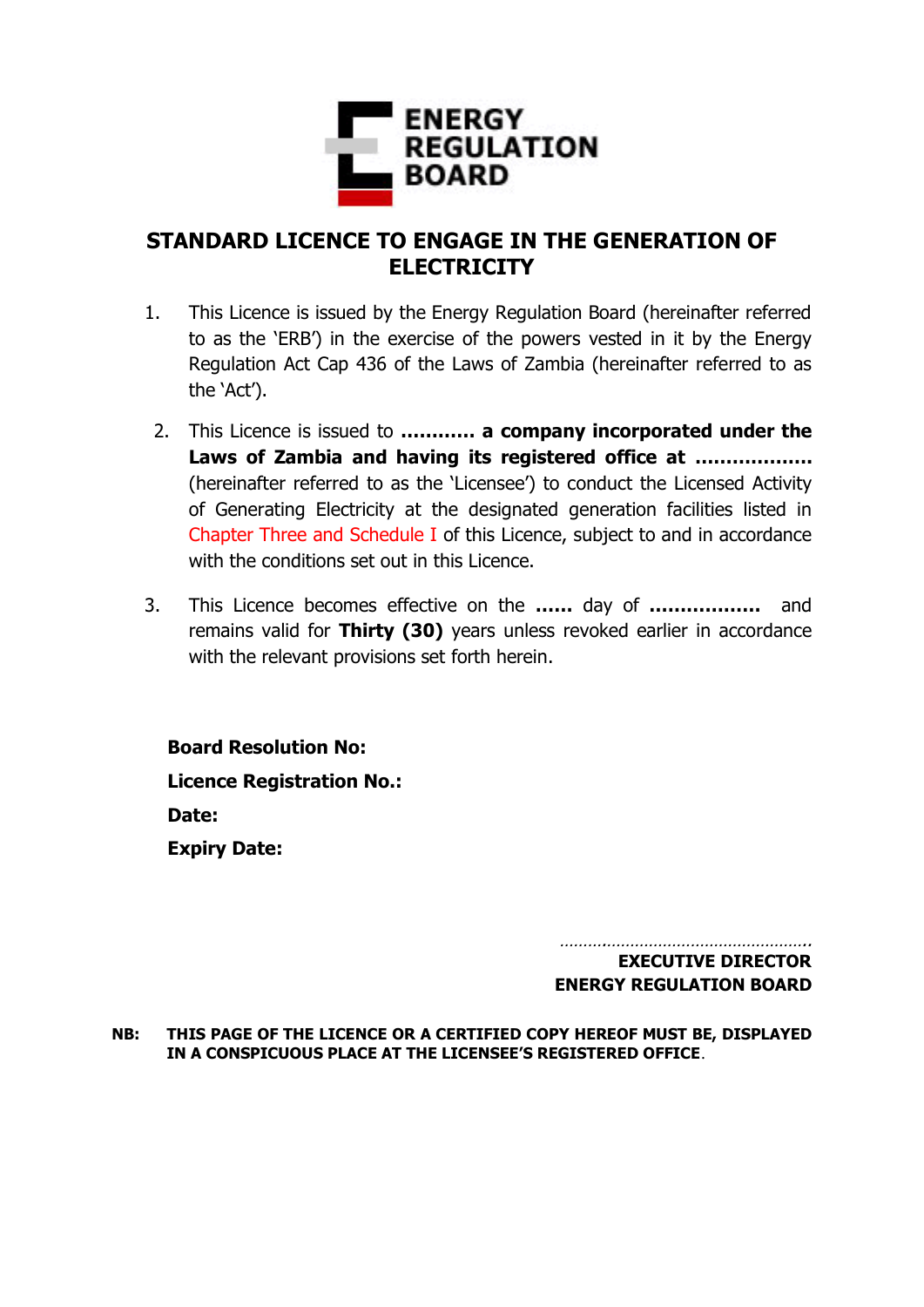

# **CONDITIONS FOR THE GENERATION OF ELECTRICITY**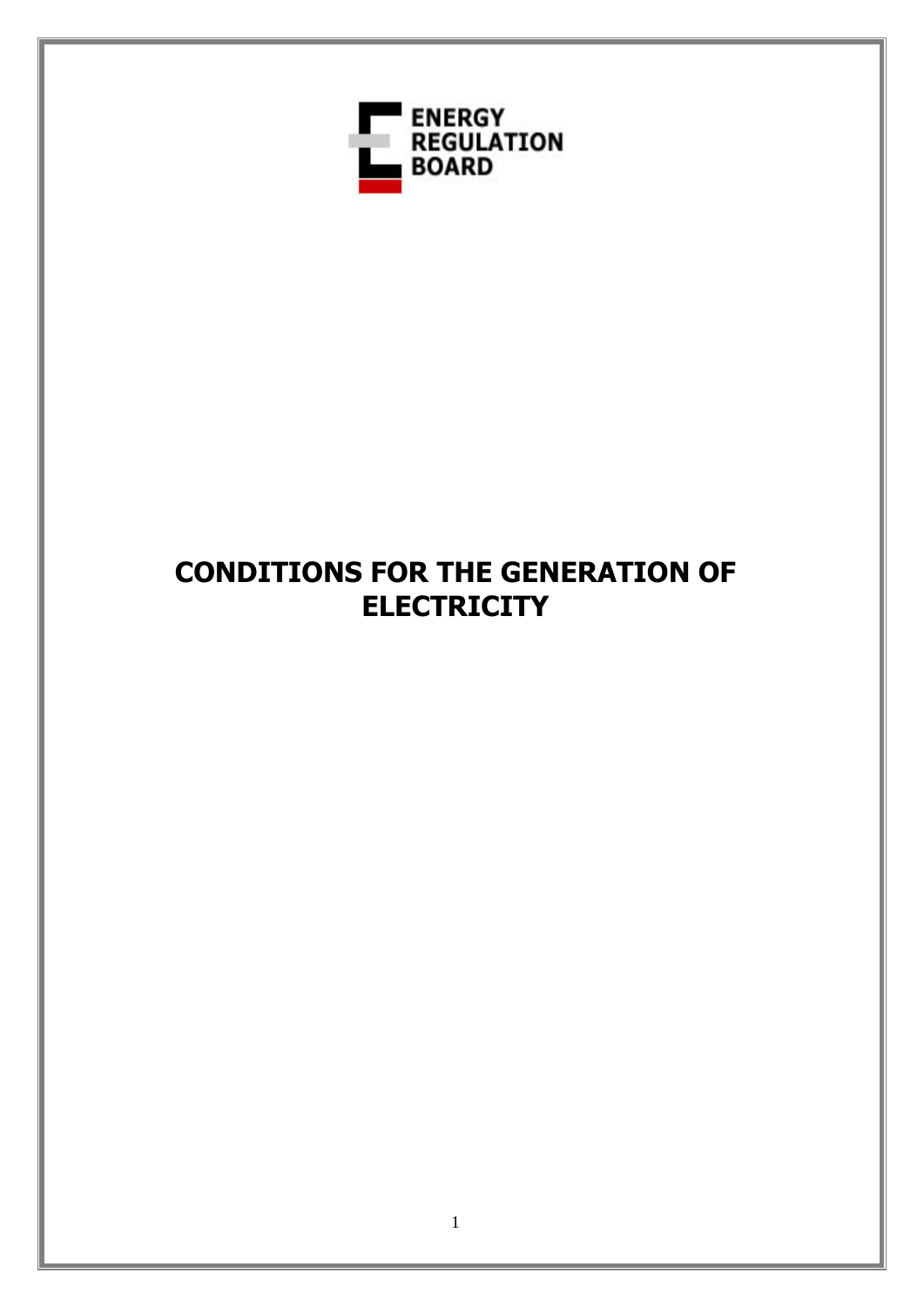#### **TABLE OF CONTENTS**

| SECTION 2 - OTHER CONDITIONS SPECIFIC TO <i>[LICENSEE NAME]</i> 'S GENERATION LICENCE 20 |  |
|------------------------------------------------------------------------------------------|--|
|                                                                                          |  |
|                                                                                          |  |
|                                                                                          |  |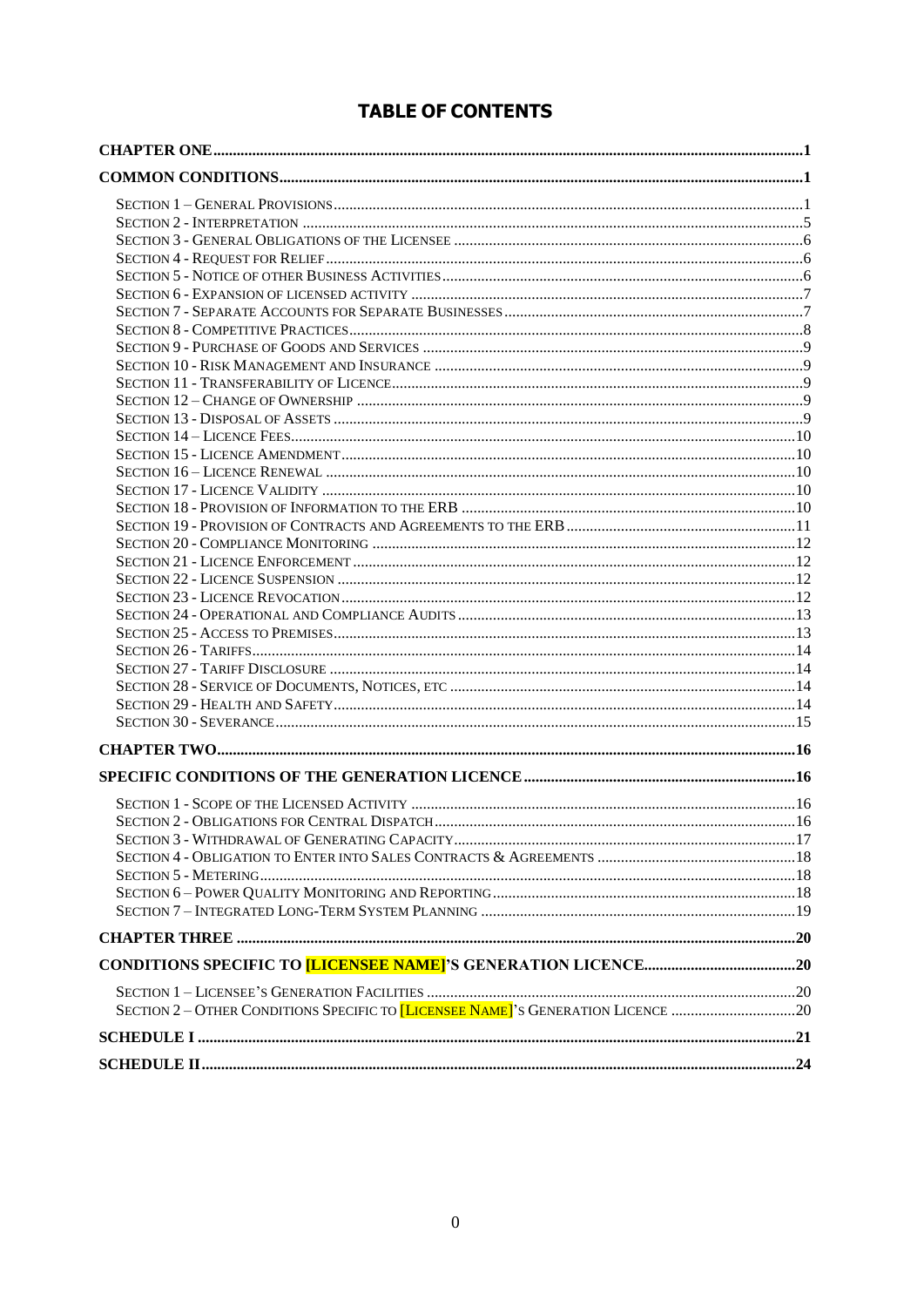# **CHAPTER ONE**

#### **COMMON CONDITIONS**

#### **Section 1 – General Provisions**

- <span id="page-3-2"></span><span id="page-3-1"></span><span id="page-3-0"></span>1.1 The conditions as set forth below for the carrying out of entrepreneurial activities in the Generation of Electricity are written in accordance with and are subject to the terms and conditions of the Act.
- 1.2 This licence shall not be transferred to a third party without the prior written consent of the ERB.
- 1.3 The licence is subject to modification or amendment in accordance with condition 15. This licence is further subject to revocation as specified in condition 23.
- 1.4 The following definitions are used in these conditions:

| <b>The Act</b>                                                 | The Energy Regulation Act, Chapter 436 of the<br>Laws of Zambia.                                                                                                                                                                                |  |  |  |
|----------------------------------------------------------------|-------------------------------------------------------------------------------------------------------------------------------------------------------------------------------------------------------------------------------------------------|--|--|--|
| <b>Ancillary Services</b>                                      | Services comprising reactive power, regulation and<br>load following, black start, operating reserve, and<br>other such services required to control system<br>stability.                                                                       |  |  |  |
| <b>Ancillary Services</b><br><b>Agreement</b>                  | Methodology for procuring and paying for system<br>balancing services, including but not limited to<br>regulation and load following and operating<br>reserves as approved by the ERB.                                                          |  |  |  |
| <b>Annual System</b><br><b>Opportunity</b><br><b>Statement</b> | A written annual submission providing peak<br>demand forecasts, characteristics of the existing<br>electrical<br>system and its forecast<br>licensed<br>performance and other information identifying<br>needs for further system augmentation. |  |  |  |
| <b>Asset</b>                                                   | Assets directly related and essential to the licenced<br>activities                                                                                                                                                                             |  |  |  |
| <b>Associated Business</b>                                     | Any entity which:                                                                                                                                                                                                                               |  |  |  |
|                                                                | 1. is directly or indirectly owned, in whole or in<br>part, by the Licensee;                                                                                                                                                                    |  |  |  |
|                                                                | 2. is the holding company of the Licensee;                                                                                                                                                                                                      |  |  |  |
|                                                                | 3. is owned in whole or in part directly or<br>indirectly by the holding company that owns in<br>whole or in part the Licensee; or                                                                                                              |  |  |  |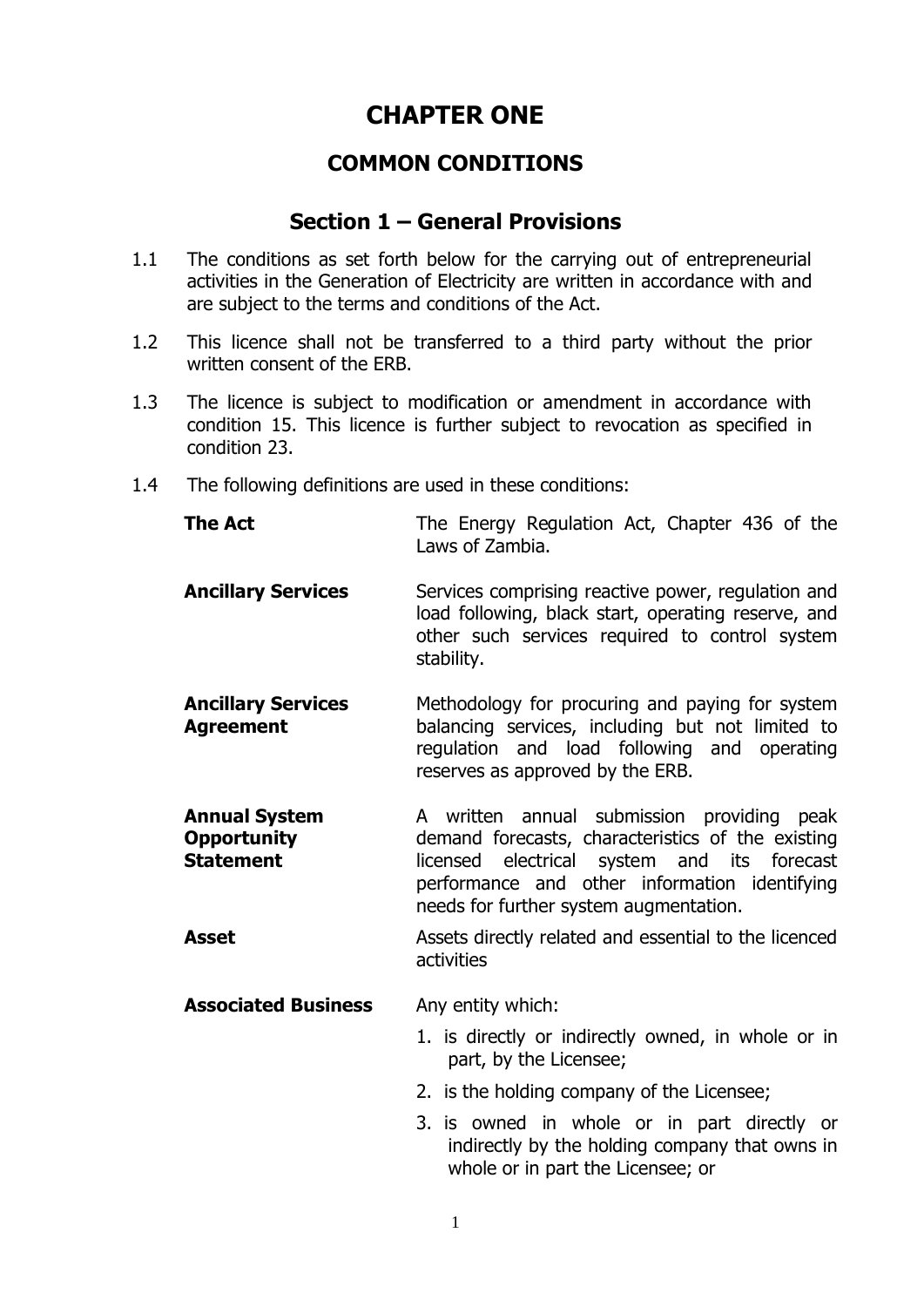- 4. is owned in whole or in part, directly or indirectly, by a company owned by the Licensee.
- **Authorised Electricity Operator**  Any entity authorised by licence to generate, transmit, distribute or supply electricity, including any entity which has made an application to be so authorised, or any entity otherwise exempt under the Act from the requirement to be so licensed.
- **Central Dispatch** The process of scheduling and issuing direct instructions by the System Operator under its licence conditions.
- **Common Carrier** An electricity transmission or distribution line designated by the Minister by statutory instrument.
- **Companies Act Chapter 388 of the Laws of Zambia or its re**enactment.
- **Consumer Example 2** Any person to whom electricity is supplied under a supply contract and includes a person who has applied for the supply of electricity but has not yet entered into a Contract of Supply.
- **Customer Any consumer or applicant for electricity service.**
- **Cross Subsidy** A transfer of revenue from a licensed activity to unlicensed activities within the same company or among associated businesses in order to provide financial support to one activity or business at the expense of another.
- **Dispatch Control** The process of controlling generation, transmission and distribution activities to provide reliable operation of the electricity supply system.

**Distribution Network Connection Agreement**  A commercial agreement governing the terms and conditions of the connection between a distribution licensee and any entity connected to its distribution system other than a transmission licensee.

- **Distribution System** A portion of an electricity network which delivers electric energy from transformation points on the transmission network or bulk power system to customers at voltages whose upper limit is 66 KV.
- **Distribution Use-of-** A commercial agreement between a distribution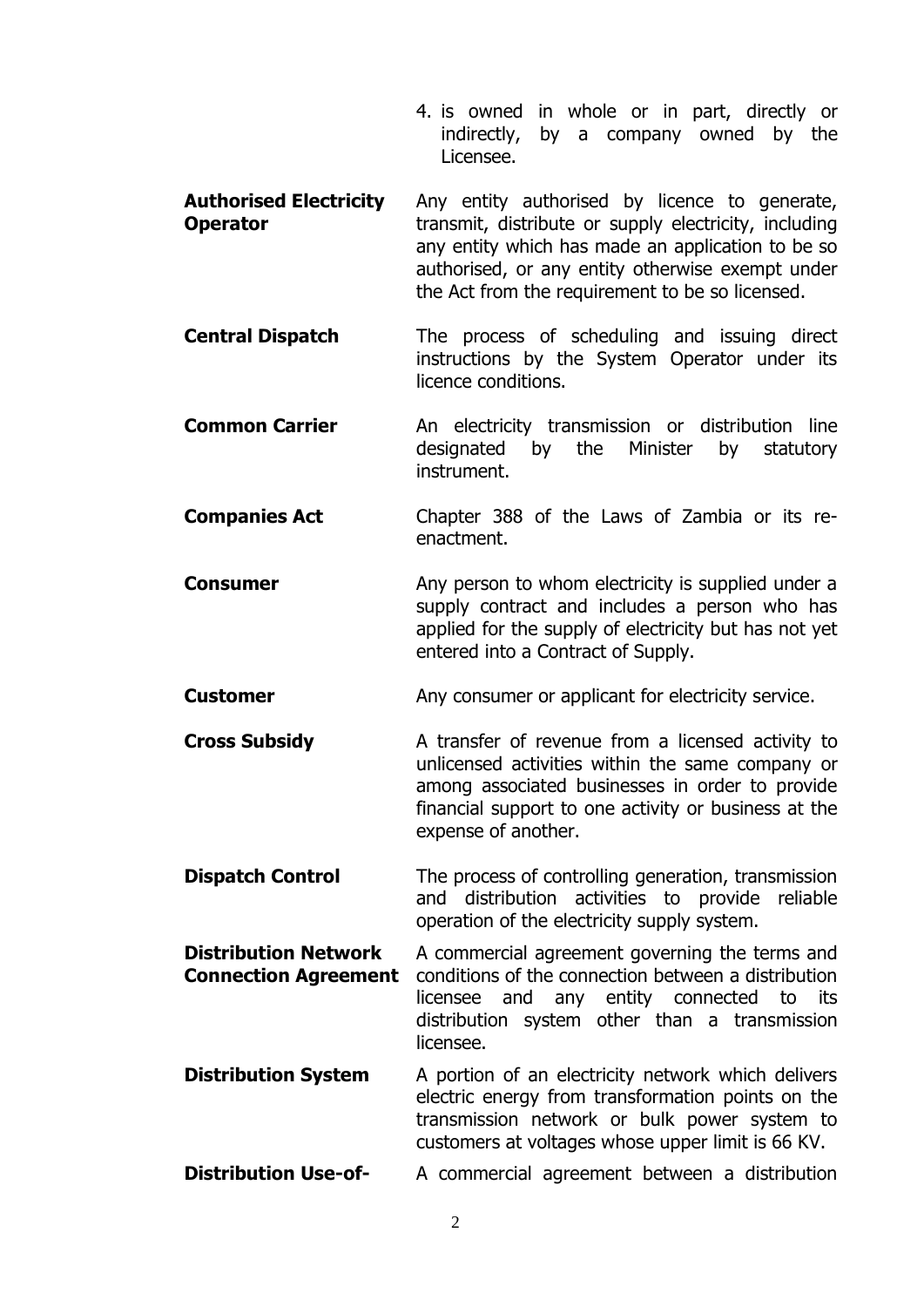- **System Agreement** licensee and a generation or supply licensee governing the commercial terms related to distribution network tariffs in accordance with the Grid Code, open access rules or other rules as approved by the ERB.
- **Effective Date** The date on which this Licence comes into effect.
- **Electricity Act Chapter 433 of the Laws of Zambia or its re**enactment.
- **The ERB** The Energy Regulation Board created by the Act.
- **Entity Any company or association or body or persons,** incorporated or unincorporated, public or private.
- **Export Market** Supply of electricity to buyers outside the Republic of Zambia.
- **Generating Block** A set of generating units which are part of a generating station and housed separately.
- **Generating Station** Any generating block(s) having a specified declared installed capacity which is connected to a transmission or distribution system.
- **Grid Code Means a set of rules and responsibilities developed** and approved by the ERB for the development, maintenance and operation of an efficient coordinated and economical system for the transmission of electricity, and to promote the security and efficiency of the power system as a whole.
- **Installed Capacity** The maximum aggregate capacity of an electricity generating, transmission or distribution plant.
- **Investment Endorsement Procedure**  A set of rules prescribed by the ERB to establish the terms and conditions under which the costs of investment in new or increased capacity may be included in a licensee's tariff framework.
- **Power Quality and Reliability** Technical parameters to describe the electricity supplied to consumers, and that are used to determine the extent to which the needs of consumers are met in the utilization of electricity.
- **Licence A** licence issued and as may be amended by the ERB from time to time in accordance with the Act.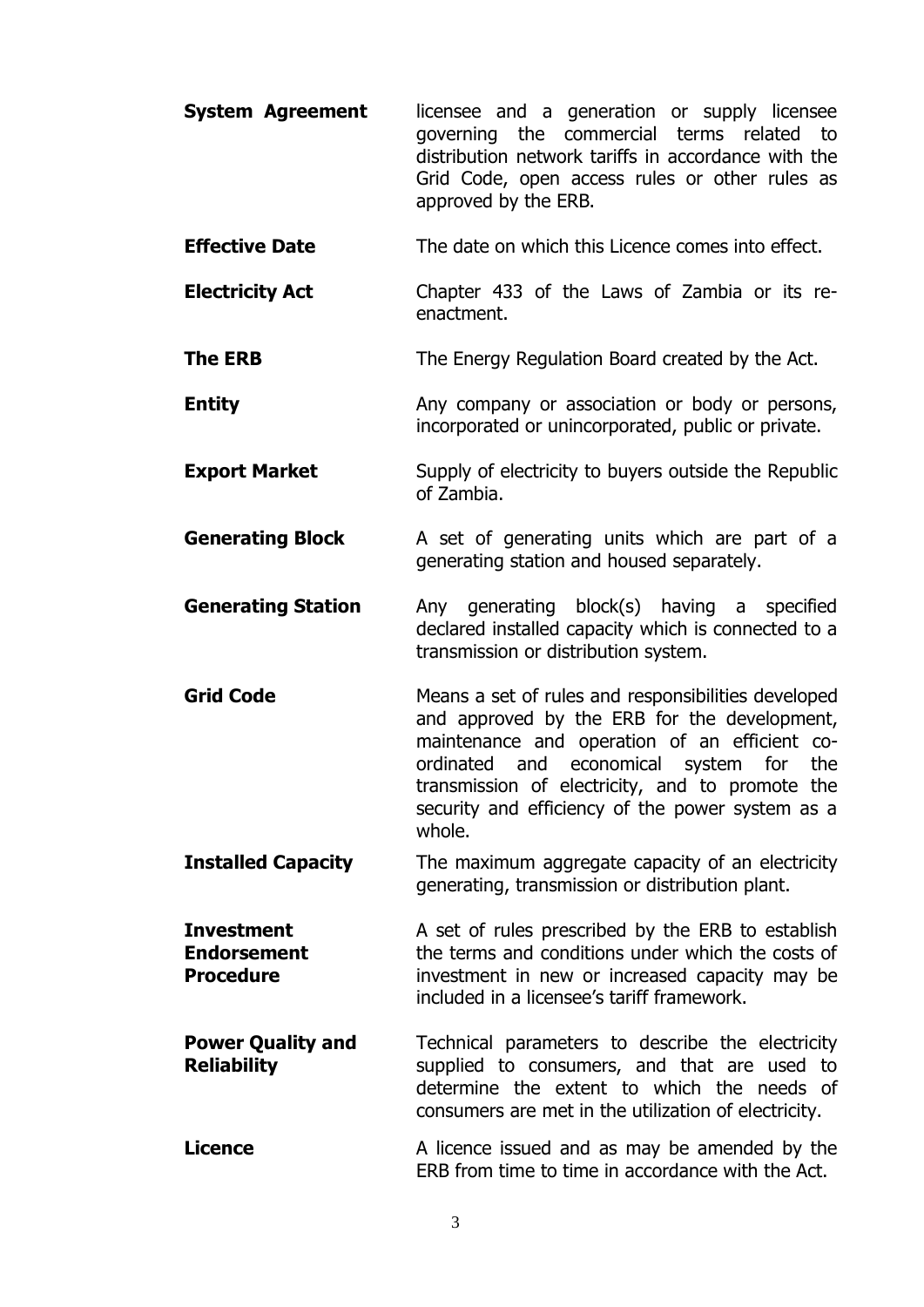| <b>Licensee</b>                                                   | The holder of this licence issued by the ERB.                                                                                                                                                                                                                                                                 |  |  |  |  |
|-------------------------------------------------------------------|---------------------------------------------------------------------------------------------------------------------------------------------------------------------------------------------------------------------------------------------------------------------------------------------------------------|--|--|--|--|
| <b>Licensed Activity</b>                                          | The activity authorised by the ERB to be<br>undertaken by the licensee.                                                                                                                                                                                                                                       |  |  |  |  |
| <b>Licensed Territory</b>                                         | Such geographic areas of Zambia within which a<br>licensee is restricted to operate, as described in<br>Section 1 of Chapter Three and Schedule I of its<br>licence.                                                                                                                                          |  |  |  |  |
| <b>Local Electricity</b><br><b>System</b>                         | An electricity network connected to a generation<br>station, but not to the transmission system, which<br>is owned or operated by a licensee that distributes<br>the electricity of an electricity supplier to<br>customers.                                                                                  |  |  |  |  |
| <b>Other Charges</b>                                              | All prices, fees, rates, charges, surcharges, levies,<br>fines, penalties, deposits, connection charge or<br>fee, use of system charge, or any other charge<br>made for the provision of any service, commodity<br>or product that a licensee renders in the course of<br>carrying out its licensed activity. |  |  |  |  |
| <b>Southern African</b><br><b>Power Pool</b>                      | The common "energy pool" for purchase and sale<br>of electrical energy among countries within the<br>region comprising the signatories to the Southern<br>African Power Pool Agreements.                                                                                                                      |  |  |  |  |
| <b>Southern African</b><br><b>Power Pool</b><br><b>Agreements</b> | among co-operating<br>Agreements<br>electricity<br>operators within the region in respect of the<br>mutual rights and obligations relating to the<br>generation, transmission, distribution and supply<br>of electricity among the signatories to such<br>agreements.                                         |  |  |  |  |
| <b>Scheduling and</b><br><b>Dispatch</b>                          | Any or all of the activities related to dispatch<br>and/or the pre-dispatch scheduling process and/or<br>the real-time scheduling process to be defined in<br>the Market Code.                                                                                                                                |  |  |  |  |
| <b>Subsidiary Legislation</b>                                     | All regulations issued pursuant to the Act.                                                                                                                                                                                                                                                                   |  |  |  |  |
| <b>System Operator</b>                                            | An entity that holds a licence granted by the ERB<br>for the operation of the transmission system.                                                                                                                                                                                                            |  |  |  |  |
| <b>Transmission System</b>                                        | A network of electric power lines and associated                                                                                                                                                                                                                                                              |  |  |  |  |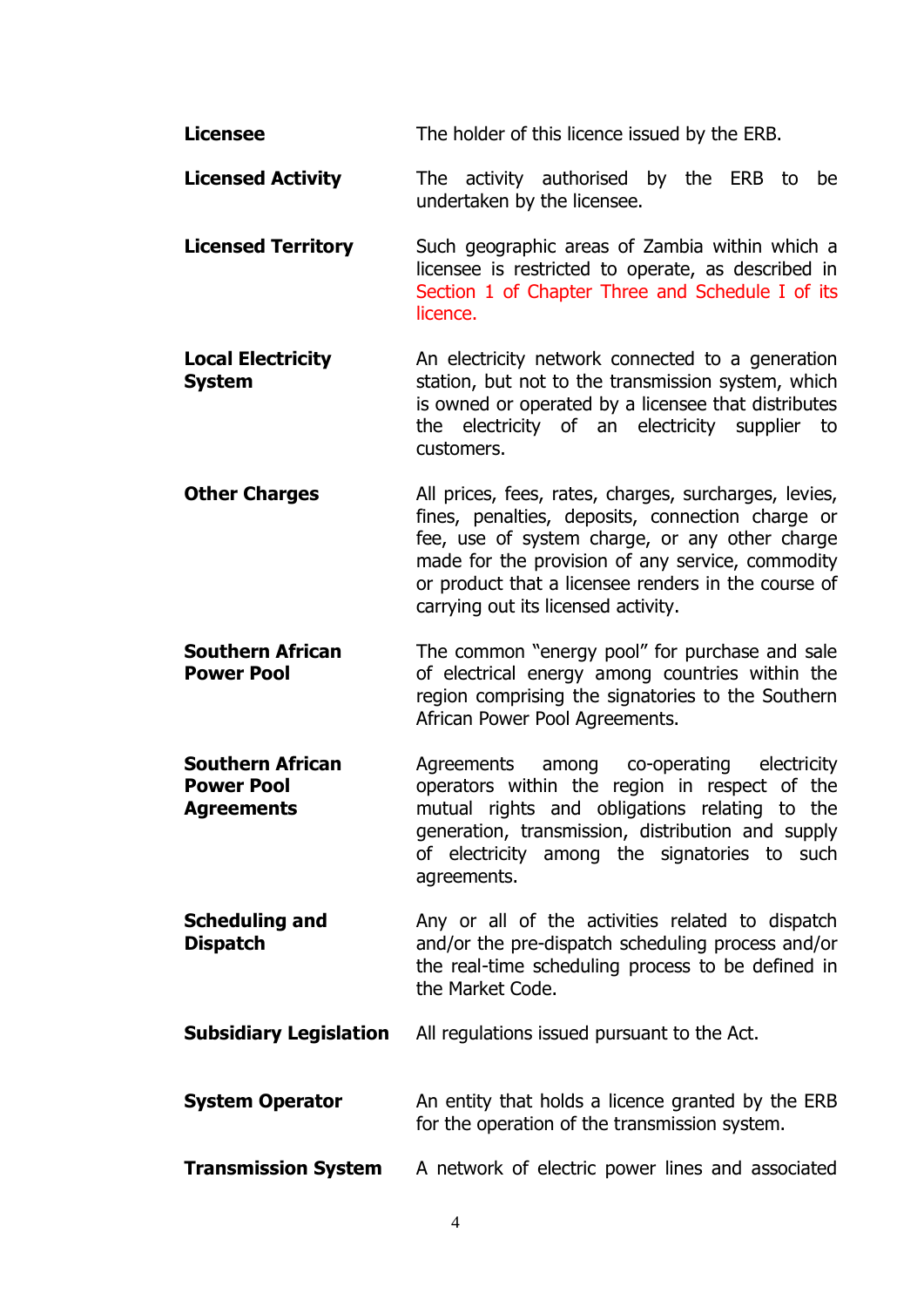equipment used for conveying electric energy in bulk between generating stations and voltage transformation stations at voltages as prescribed according to Power Quality Standard ZS 387.

| <b>Transmission Use-of-</b><br><b>System and</b><br><b>Connection Agreement</b> | A commercial agreement between a transmission<br>licensee and another authorized electricity<br>operator which governs the commercial terms<br>related to transmission network tariffs and which<br>should be in accordance with the Grid Code and<br>other rules as approved by the ERB. |
|---------------------------------------------------------------------------------|-------------------------------------------------------------------------------------------------------------------------------------------------------------------------------------------------------------------------------------------------------------------------------------------|
| <b>Transmission Service</b><br>Agreement                                        | An agreement between a transmission licensee<br>and a supply licensee governing the commercial<br>terms related to the provision of transmission<br>service.                                                                                                                              |
| <b>Wholesale Electricity</b>                                                    | Supply of bulk electricity for reselling by authorized                                                                                                                                                                                                                                    |

**Market**  electricity operators.

#### **Section 2 - Interpretation**

- <span id="page-7-0"></span>2.1 Unless the context requires otherwise, a reference made in this Licence to any law, regulation, proclamation or other document includes all laws, regulations, proclamations and other documents varying, consolidating, reenacting, extending, or replacing them.
- 2.2 Unless the context requires otherwise, any reference made in this Licence to an entity which ceases to exist or whose functions are transferred to another entity includes a reference to the body which replaces or substantially succeeds its functions, powers or duties.
- 2.3 Unless the context or intent requires otherwise, all the terms defined in the Act shall have the same meaning when used in this Licence.
- 2.4 A term in this Licence which uses the singular may be read to include the plural and vice versa, and a term which imports gender may be read to include both the masculine and feminine.
- 2.5 In this Licence, headings are for reference purposes only and shall not affect the construction or interpretation of this Licence.
- 2.6 Nothing in this Licence shall be interpreted so as to relieve, supersede, or otherwise replace any obligations the Licensee may have under any other law. Such requirements as set out in this Licence are in addition to such other legal obligations.
- 2.7 This Licence supersedes any licence previously issued to the Licensee by the ERB.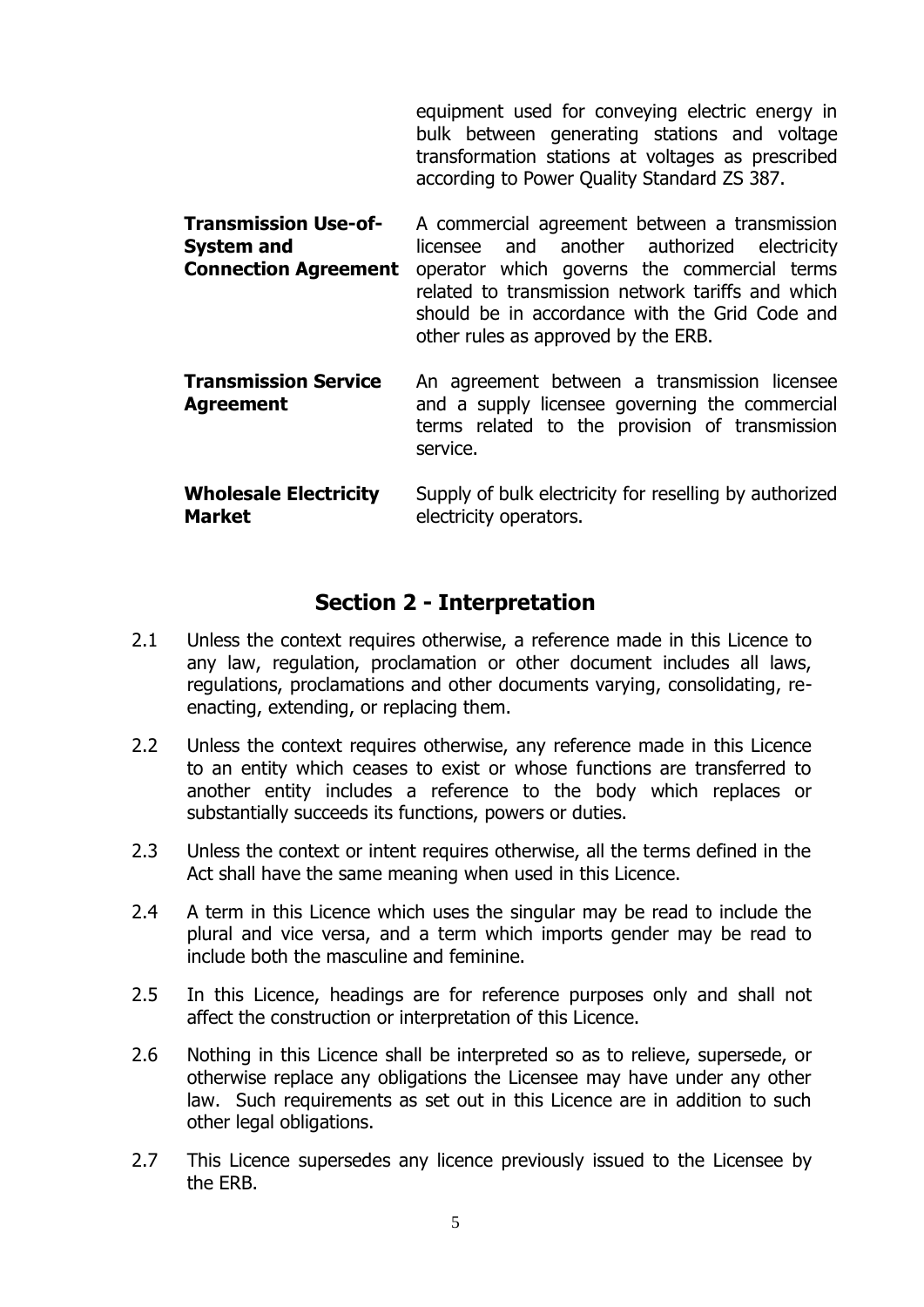# **Section 3 - General Obligations of the Licensee**

- <span id="page-8-0"></span>3.1 The Licensee shall:
	- (a) Comply with the conditions of this Licence and the requirements of its Licensed Activity in accordance with the Act and the Electricity Act;
	- (b) Maintain adequate financial, technical and managerial resources and capabilities to allow the Licensee to carry out its Licensed Activity in accordance with the various codes, rules, service standards, and other documents referred to in this Licence;
	- (c) Comply with all relevant Zambian laws and regulations including but not limited to those related to the prohibition of monopolistic or unfair business or competitive practices, occupational health and safety, electrical safety, and environmental standards and requirements;
	- (d) Comply with all standards approved by the Zambian Bureau of Standards related to the provision of electricity service;
	- (e) Comply with the Grid Code and other regulations, all procedures, rules, codes and standards prescribed or approved by the ERB in accordance with the ERB's statutory duty to monitor the efficiency and performance of licensees;
	- (f) Comply with any order, directive, notice to appear, breach notice or any other direction issued by the ERB to the Licensee.
	- (g) Comply with all procedures prescribed or approved by the ERB from time to time and obtain all approvals required under those procedures or by the conditions of this Licence.

#### **Section 4 - Request for Relief**

<span id="page-8-1"></span>4.1 If the Licensee identifies any requirement within any of the obligations referred to in Section 3.1 (e) which might otherwise be applicable to the Licensee in accordance with the conditions of this Licence, but which in the opinion of the Licensee is either inappropriate or inapplicable, the Licensee may apply to the ERB and present sufficient justification for relief from such requirement. Unless and until the ERB grants terms for such specific relief, all such regulations, rules, codes and standards as established shall apply in full.

# **Section 5 - Notice of other Business Activities**

<span id="page-8-2"></span>5.1 The Licensee shall ensure that none of the other business activities it engages in, or that its associated businesses engage in, will operate in such a manner or commit to any liability that may materially affect the ability of the Licensee to maintain adequate financial, technical, and managerial resources and capabilities necessary to carry out its Licensed Activity in accordance with the Act, the Electricity Act and the conditions of this Licence.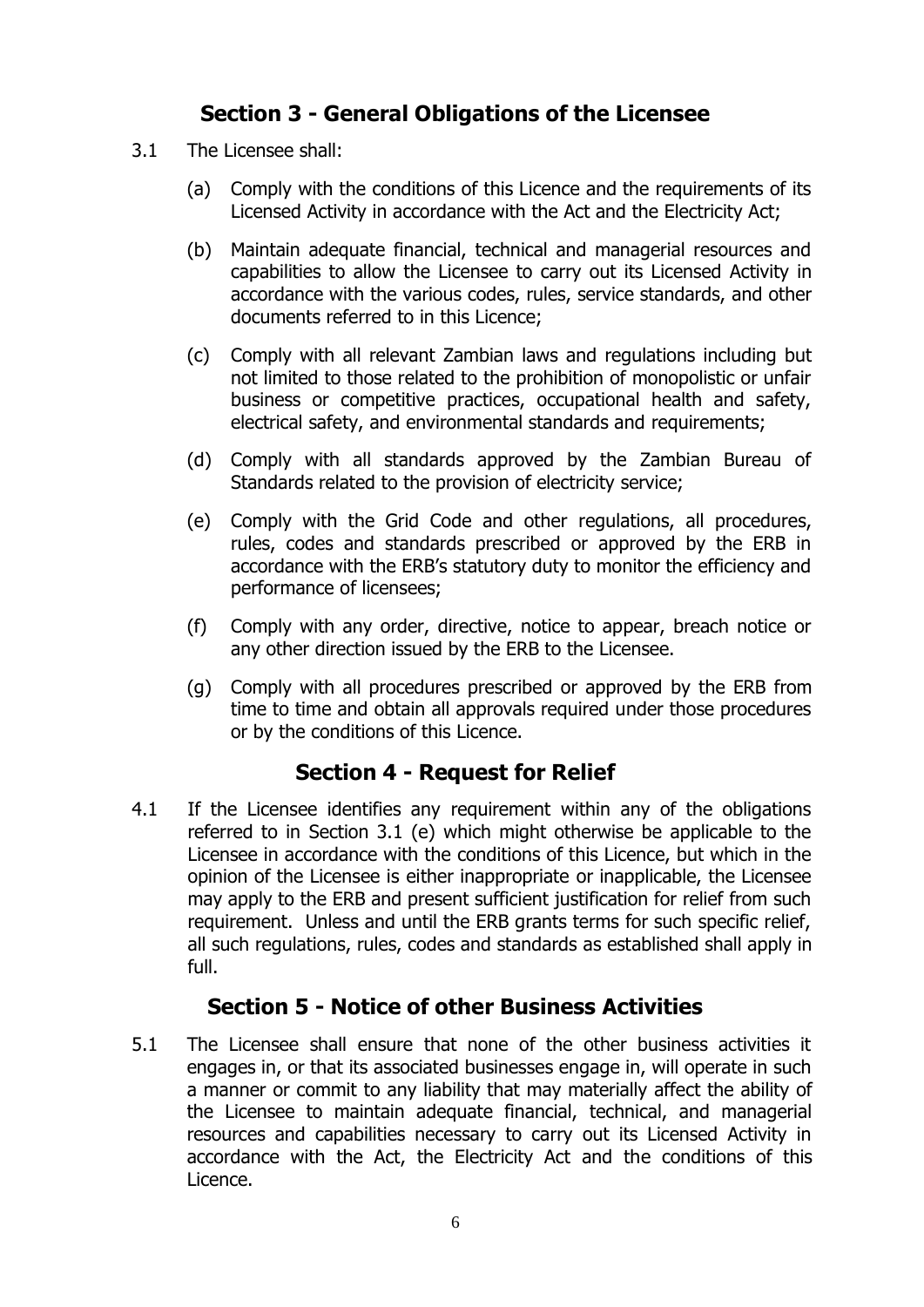- 5.2 The Licensee shall notify the ERB if the Licensee or its associated businesses enter into new business activities or change the scope of their existing business activities that are not already licensed by the ERB. The Licensee shall also provide sufficient information to assure the ERB that these new or changed business activities do not have potential to:
	- (a) Materially compromise the financial integrity of the Licensee;
	- (b) Impose materially adverse burdens on the relevant technical capabilities of the Licensee.
- 5.3 If the ERB finds that such new or changed business activities do not meet the criteria referred to in this Section the ERB may require the Licensee to take such actions as are necessary to prevent adverse effects on customers.
- 5.4 The Licensee shall not provide any cross-subsidies from its Licensed Activities to its other business activities or to its associated businesses.

# **Section 6 - Expansion of licensed activity**

- <span id="page-9-0"></span>6.1 The Licensee shall provide to the ERB on a half yearly basis, its load forecasts and plans for the expansion of its systems and services.
- 6.2 The Licensee shall meet its obligations under the Electricity Act by making prudent investments in the efficient development of its systems to meet the demand of its customers for secure and reliable supplies of electricity.
- 6.3 The Licensee shall comply with all relevant investment endorsement procedures prescribed or approved by the ERB related to the expansion of a licensee's existing licensed activity, including the material increase in its installed capacity, and for a licensee's participation with other entities in the development or construction of new capacity.

# **Section 7 - Separate Accounts for Separate Businesses**

- <span id="page-9-1"></span>7.1 The Licensee shall keep or cause to be kept accounting records prepared in accordance with internationally acceptable accounting standards and in compliance with such accounting policies, procedures and requirements as may be specified by the ERB;
- 7.2 The Licensee shall maintain accounting and reporting systems and procedures that enable separate financial statements to be prepared for and accurately show the financial performance of:
	- (a) The Licensed Activity as if it were a separate entity;
	- (b) Any other Licensed Activity or Activities conducted by the Licensee,
	- (c) Any line of business or activity other than the Licensee's Licensed Activities; and
	- (c) The aggregated corporate business of the Licensee.
- 7.3 The Licensee shall: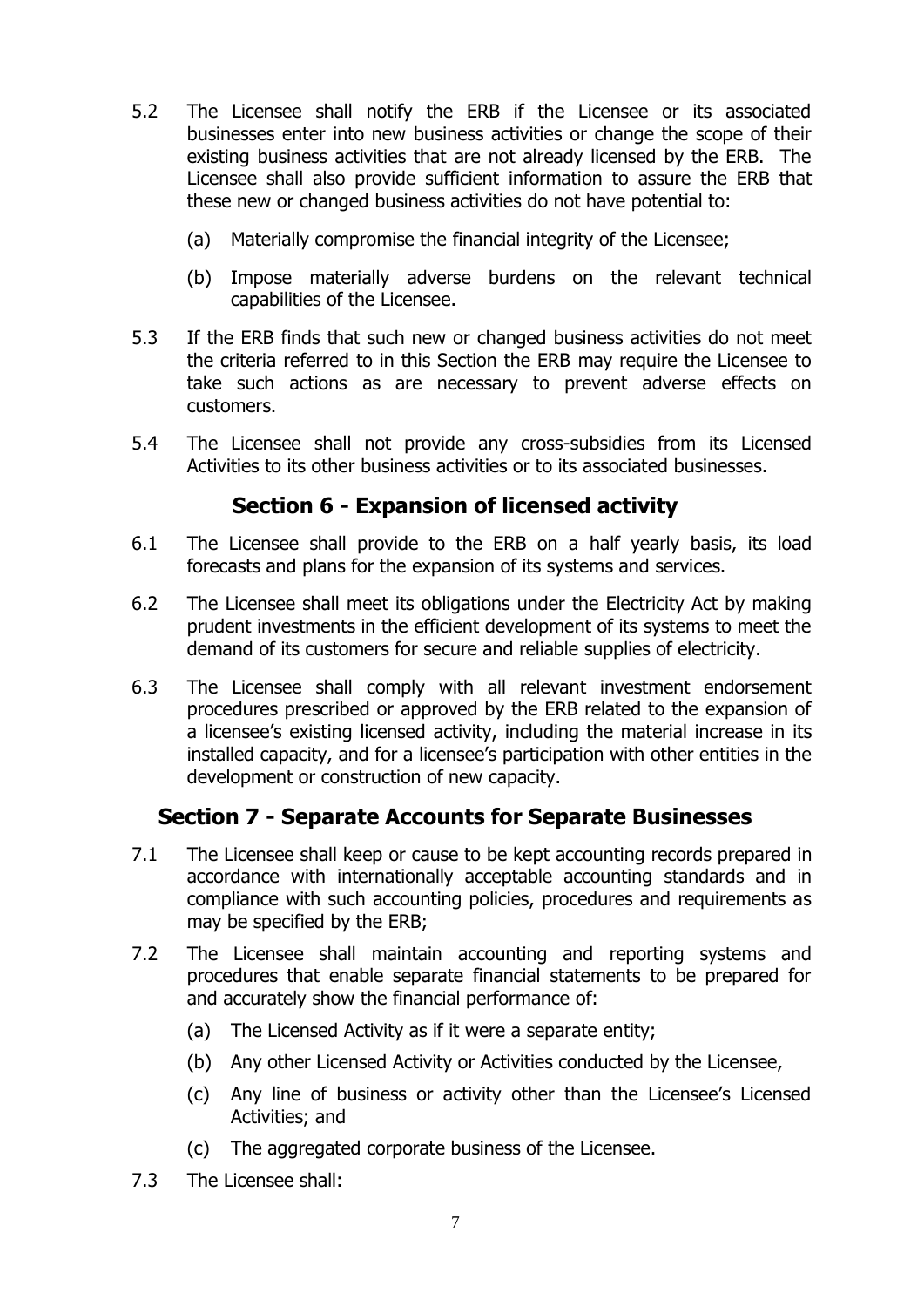- (a) Obtain annual, or as otherwise specified by the ERB, opinions prepared by independent auditors that the financial statements prepared by the Licensee give a fair and true view of the revenues, costs, assets, liabilities and other relevant data of the Licensed Activity;
- (b) Deliver to the ERB a copy of the accounting statements required to be prepared under this Section together with the reports of the independent auditors as soon as reasonably practical, but in any event within six (6) months following the end of the period to which they relate.
- 7.4 In the event that the Licensee has changed the basis by which revenues, costs, or other values are charged, apportioned or presented for a particular Fiscal Year, the Licensee shall, in addition to preparing the accounting statements identified in this Section, also prepare such accounting statements reflecting the changed accounting principles for the immediately preceding Fiscal Year.

#### **Section 8 - Competitive Practices**

- <span id="page-10-0"></span>8.1 The Licensee shall not engage in any form of "anti-competitive trade practices" as defined in the Competition and Consumer Protection Act No.24 of 2010.
- 8.2 The Licensee shall not:
- (a) Enter into any agreement or arrangement for the supply of goods or services or otherwise deal with any of its associated businesses except where the Licensee can demonstrate that the transaction has been at arm's length;
- (b) Unduly discriminate in favour of its associated businesses.
- 8.3 The Licensee shall not give cross subsidies to associate businesses at the expense of the Licensed Activity or to receive cross subsidies from associate businesses for the Licensed Activity. This condition shall not apply in the case of subsidies provided by the government to the Licensed Activity as a result of Government Policy.
- 8.4 The Licensee shall ensure that any associated business does not use any information in the Licensee's possession to gain a competitive advantage, and shall ensure that it does not disclose any information to any other entity (including those of another associated business) that could enable that entity to obtain any kind of commercial advantage.
- 8.5 Except as set forth in this condition, the Licensee shall not provide or offer to provide any privileges or services to any customer or authorised electricity operator on terms which are materially more or less favourable than those on which the Licensee provides or offers to provide to any other comparable customer or authorised electricity operator.

Due regard shall be taken of the circumstances of such customers or authorized electricity operators including the capacity, load factors,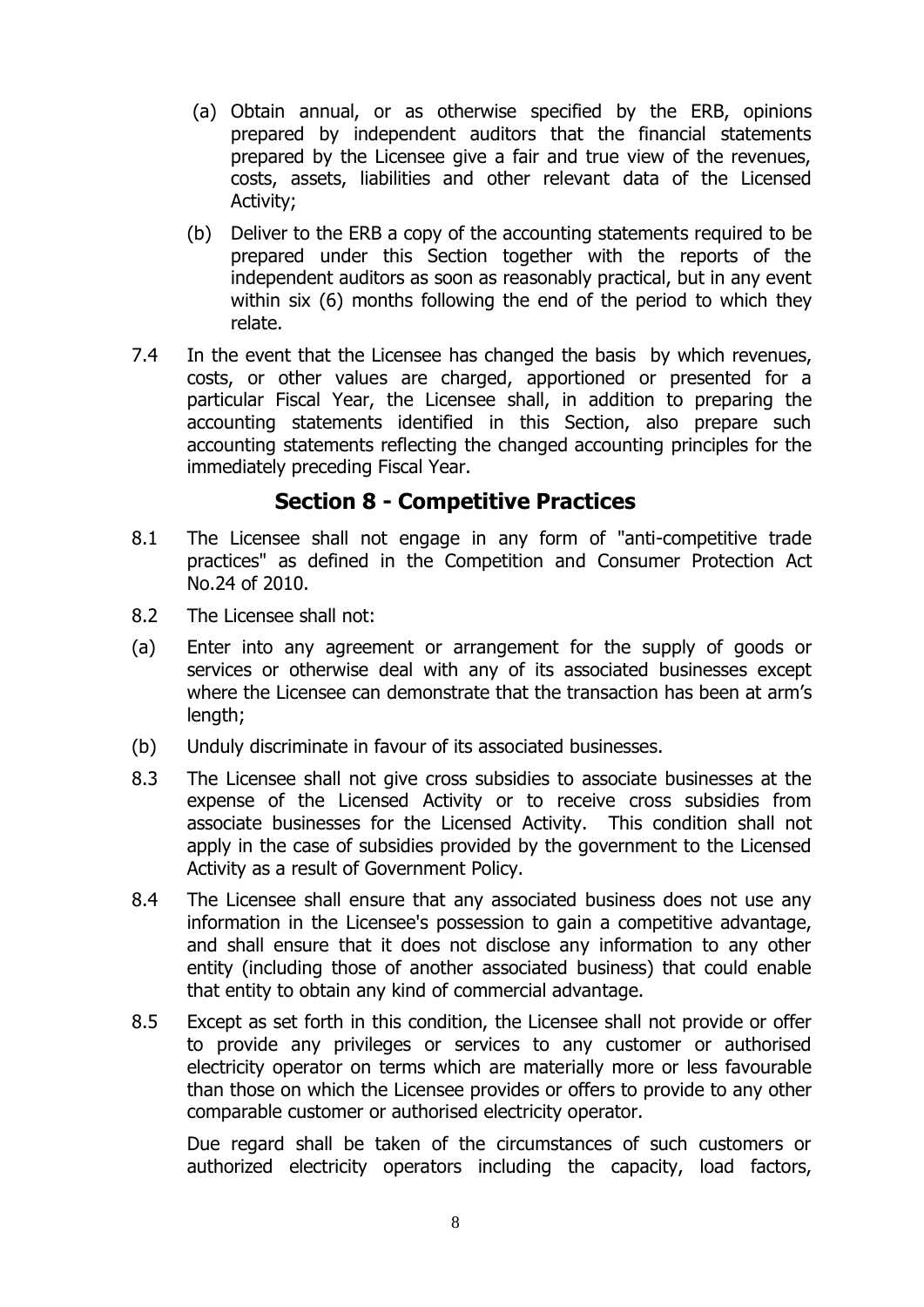conditions of service interruption, location of their consumption and date and duration of any relevant contracts or agreements.

# **Section 9 - Purchase of Goods and Services**

- <span id="page-11-0"></span>9.1 The Licensee shall, in the conduct of the Licensed Activity, lease or purchase such goods and services as may be required upon the most economically advantageous terms having regard to all relevant business criteria including but not limited to price, performance, reliability, quality, and delivery.
- 9.2 The condition set out in Section 9.1 shall not apply to the lease or purchase of any goods or services for which the terms and conditions of the lease or purchase would otherwise be in conflict with the conditions of this Licence, the Grid Code, or any rules, standards, or procedures approved by the ERB.

# **Section 10 - Risk Management and Insurance**

<span id="page-11-1"></span>10.1 The Licensee shall adopt reasonable and prudent risk management policies, including self-insurance when appropriate, relative to risks associated with the Licensed Activity and shall procure adequate insurance policies on plant and equipment sufficient to protect consumers from any major eventuality on the system.

# **Section 11 - Transferability of Licence**

<span id="page-11-3"></span><span id="page-11-2"></span>11.1 This Licence shall not be transferable without prior consent of the ERB.

# **Section 12 – Change of Ownership**

- 12.1 The Licensee is obliged to inform the ERB within 14 days of the following changes in the ownership:
	- (a) Any changes in the ownership exceeding 5% of the issued share capital; and
	- (b) Any increase in issued share capital exceeding 5%, unless the Licensee is listed on the Lusaka Stock Exchange.

# **Section 13 - Disposal of Assets**

<span id="page-11-4"></span>13.1 The Licensee shall give to the ERB not less than 2 months' prior written notice of any intention to sell, dispose of, or relinquish operational control over any asset, whose gross book value either exceeds or represents more than 5% of the total value of assets held by the Licensee. The Licensee shall also provide such further information as the ERB may request relating to such asset or the circumstances of such intended disposal or the intentions of the entity proposing to acquire such asset or operational control of such asset.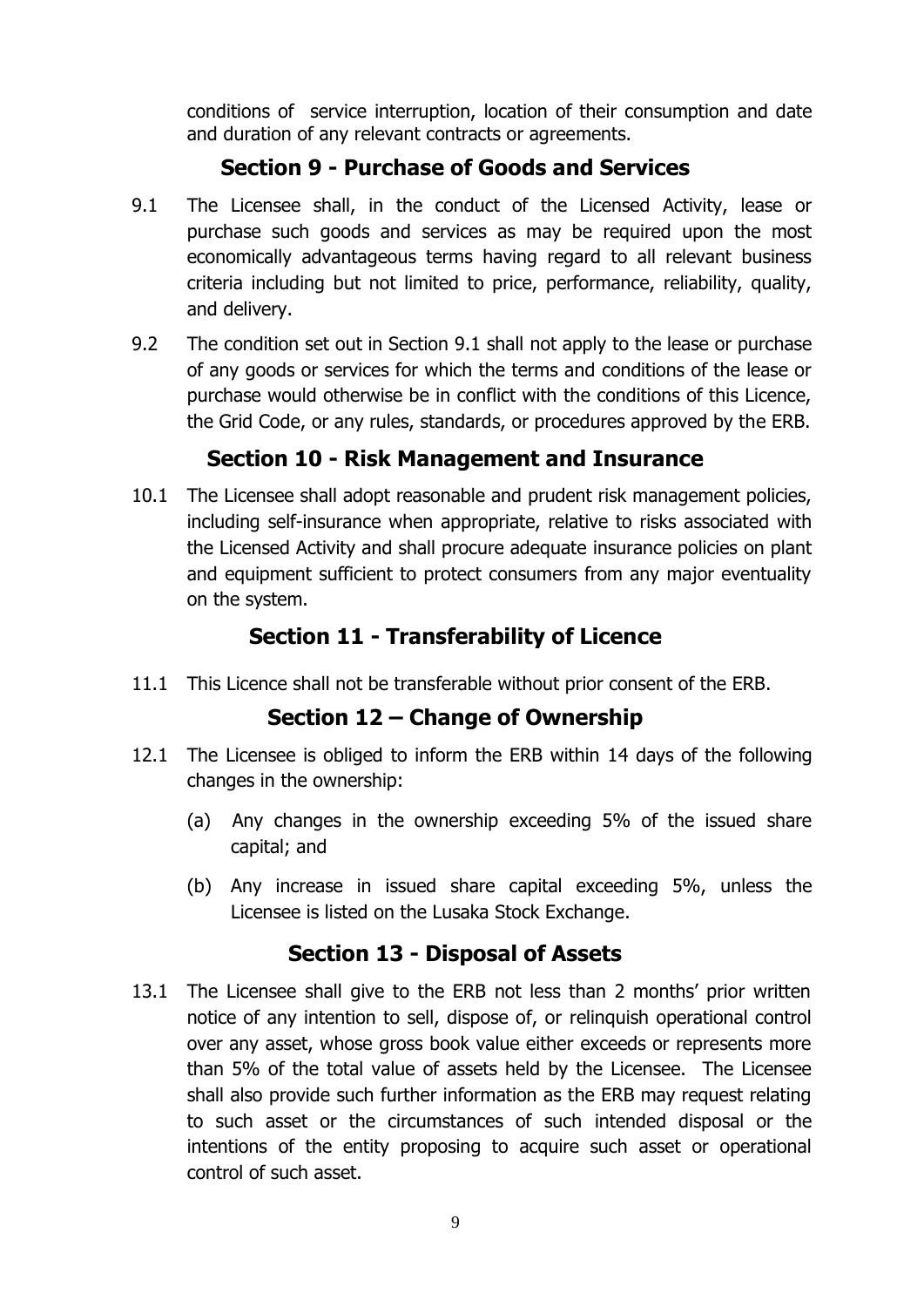#### **Section 14 – Licence Fees**

<span id="page-12-0"></span>14.1 The Licensee shall pay to the ERB such licence fees in accordance with the Act and in such manner as shall be determined by the ERB from time to time.

#### **Section 15 - Licence Amendment**

- <span id="page-12-1"></span>15.1 This Licence may be amended by the ERB:
	- (a) Upon promulgation of changes in the laws of Zambia;
	- (b) In fulfilment of a decision of any court of competent jurisdiction;
	- (c) In line with the provisions of the Act; and
	- (d) In line with Government Policy.
- 15.2 This Licence may also be amended by the ERB upon request by the Licensee, having shown reasonable cause.

#### **Section 16 – Licence Renewal**

- <span id="page-12-2"></span>16.1 If the Licensee intends to renew this Licence, it shall apply to the ERB in writing in the format prescribed by the ERB at least six (6) months before the expiration of the Licence.
- 16.2 Upon application by the Licensee in the manner set forth herein, this Licence may be renewed for such further period either on similar terms and conditions including this condition for renewal or on such terms and conditions as the ERB may determine in accordance with the Act.
- 16.3 The ERB may accept or reject the application for renewal based on the Licensee's prior performance, record of compliance with licence conditions and other criteria for renewal in accordance with the ERB's licensing procedures.
- 16.4 If no written application for renewal as stipulated in clause 16.1 is received at least six (6) months prior to the expiration of this Licence, it shall be deemed that the Licensee does not intend to renew this Licence.

# **Section 17 - Licence Validity**

<span id="page-12-3"></span>17.1 This Licence shall be valid for thirty (30) years unless revoked earlier in accordance with the relevant provisions set forth herein.

# **Section 18 - Provision of Information to the ERB**

<span id="page-12-4"></span>18.1 The Licensee shall furnish to the ERB, in such manner and at such times as the ERB may require, any information and reports as the ERB may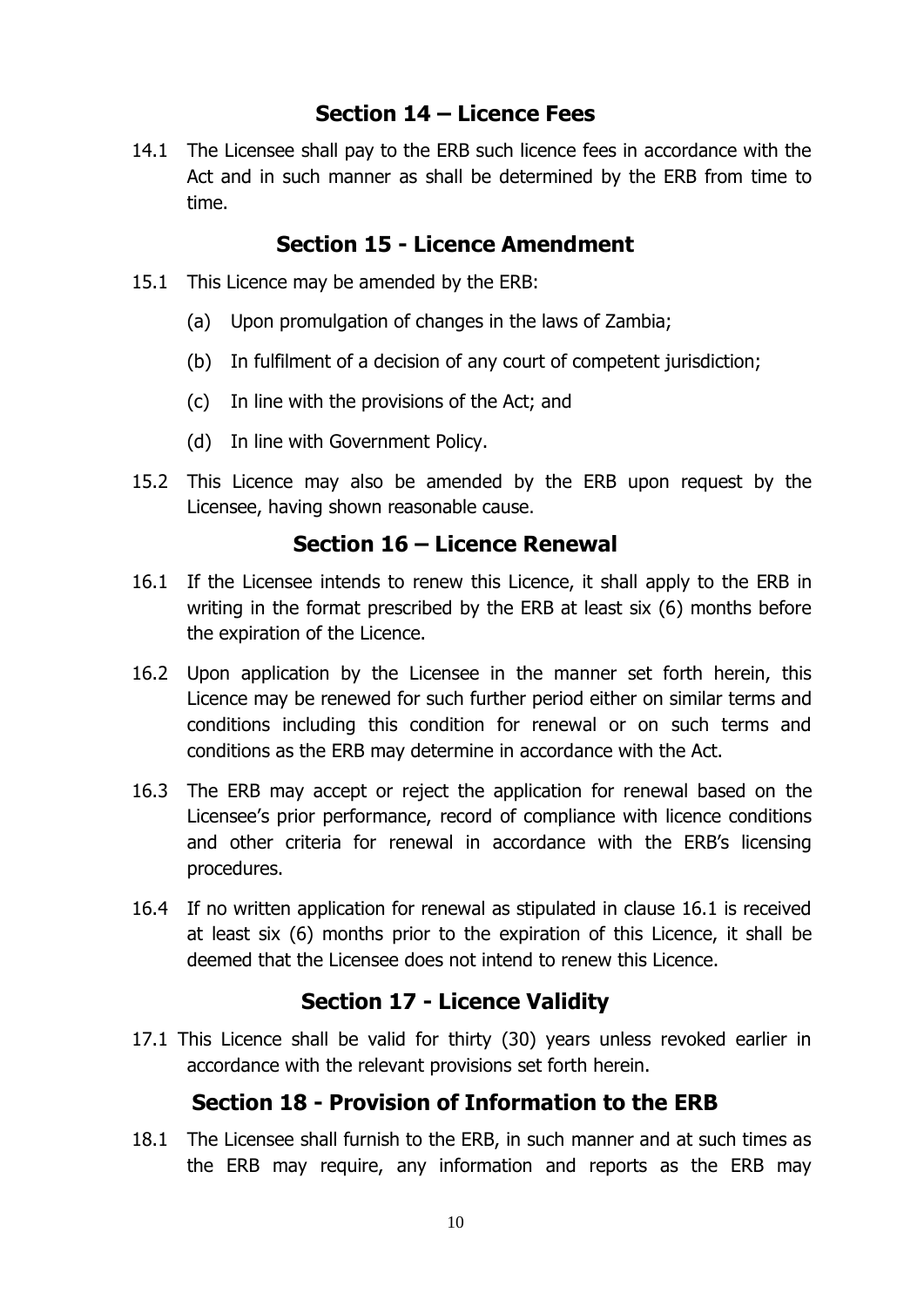reasonably consider necessary for the purpose of performing its functions, including the monitoring of the Licensee's compliance with the conditions of this Licence in accordance with the Act.

- 18.2 The Licensee shall submit its statutory Annual Report to the ERB no later than three (3) months following the end of the Licensee's financial year. The Licensee shall also provide at the same time such additional information, in a format specified by the ERB, about the technical, operational, customer service, administrative and financial aspects of the Licensed Activity and corporate governance practices of the Licensee.
- 18.3 When and as requested by the ERB, the Licensee shall provide accounting information in agreed formats that may be more extensive than or different from that required under the Companies Act.
- 18.4 Notwithstanding the above clauses, the Licensee shall not be compelled to provide information in a manner which would place it in violation of a legitimate order from a court of competent jurisdiction.
- 18.5 The Licensee shall report on any circumstances which result, or are likely to result, in a change of information previously provided to the ERB.
- 18.6 The Licensee shall notify the ERB within 14 days of any change in:
	- (a) The Registered Office of the Licensee;
	- (b) Facilities owned or operated by the Licensee;
	- (c) Statutory documents subject to registration /incorporation or reregistration /re-incorporation with the Registrar of Companies or any other relevant Zambian government agency, as the case may be.

#### <span id="page-13-0"></span>**Section 19 - Provision of Contracts and Agreements to the ERB**

- 19.1 The Licensee shall provide for the ERB's prior review of all contracts and agreements:
	- (a) With other licensees or with retail or wholesale customers;
	- (b) For the import or export of power or energy;
	- (c) For the transmission or the purchase or sale of bulk power or energy, including any and all contracts or agreements for the purchase or sale of electricity being entered into for the purposes of enabling or securing financing for new or expanded capacity.
- 19.2 Any such contracts or agreements concluded without the ERB's prior approval of their pricing provisions shall be considered null and void for the purposes of the ERB's determination of tariffs.
- 19.3 The ERB has the right to retain copies of such contracts and agreements.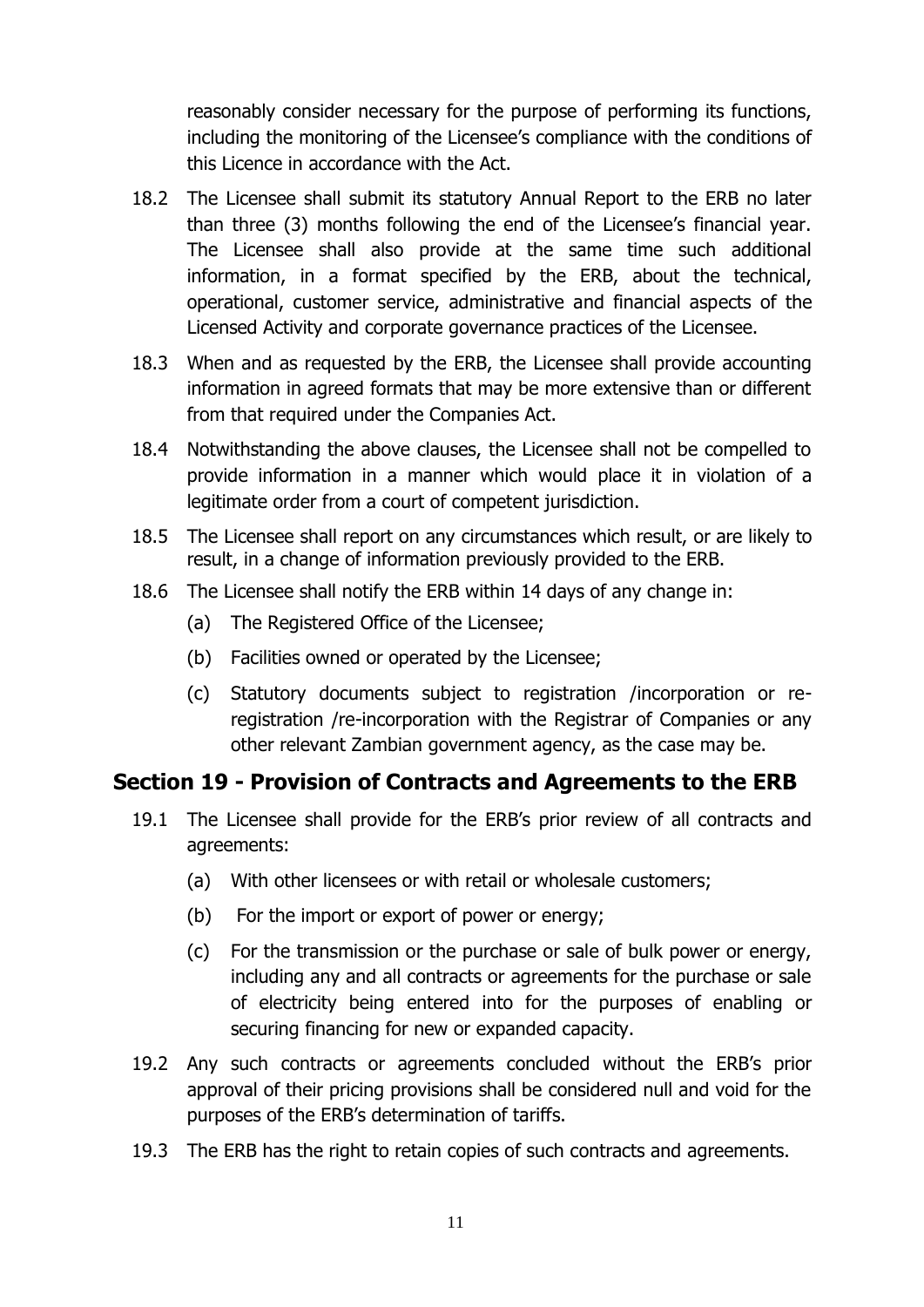#### **Section 20 - Compliance Monitoring**

<span id="page-14-0"></span>20.1 The Licensee shall designate a regulatory compliance officer to establish and operate a system to ensure compliance with the conditions of this Licence.

#### **Section 21 - Licence Enforcement**

<span id="page-14-1"></span>21.1 The Licensee acknowledges that the ERB will enforce the conditions of this Licence and impose appropriate penalties and/ or sanctions or remedies available under Section 15 of the Act and Section 10 of the Electricity Act or any amendment or modification thereof and any other law for violation of licence conditions in accordance with ERB's licensing procedures.

#### **Section 22 - Licence Suspension**

- <span id="page-14-2"></span>22.1 The ERB may suspend this Licence in accordance with the Act and the ERB's licensing procedures after delivering reasonable notice in writing to the Licensee:
	- (a) If the Licensee fails to abide by the terms of a Breach Notice issued by the ERB in accordance with its licensing procedures;
	- (b) If the Licensee fails to pay a fine levied upon it by the ERB.
- 22.2 In exercise of the powers vested in it under Section 10 of the Electricity Act or any amendment or modification thereof, the ERB may appoint and authorise any other licensee or qualified entity to carry out the activities previously carried out by the Licensee whose licence has been suspended.

# **Section 23 - Licence Revocation**

- <span id="page-14-3"></span>23.1 The ERB may revoke this Licence in accordance with the Act and the ERB's licensing procedures after delivering reasonable notice in writing to the Licensee:
	- (a) If, following the end of a suspension period, the Licensee has failed to address the cause of the suspension;
	- (b) If the Licensee repeatedly abuses the conditions of this Licence or repeatedly demonstrates technical, managerial or financial incompetence affecting the security or financial viability of its operations, the security of supply, the safety of consumers, or the operations or financial viability of other licensees.
	- (c) If the Licensee has not commenced to carry out the Licensed Activity within a period of three (3) years from the date of issue of this Licence.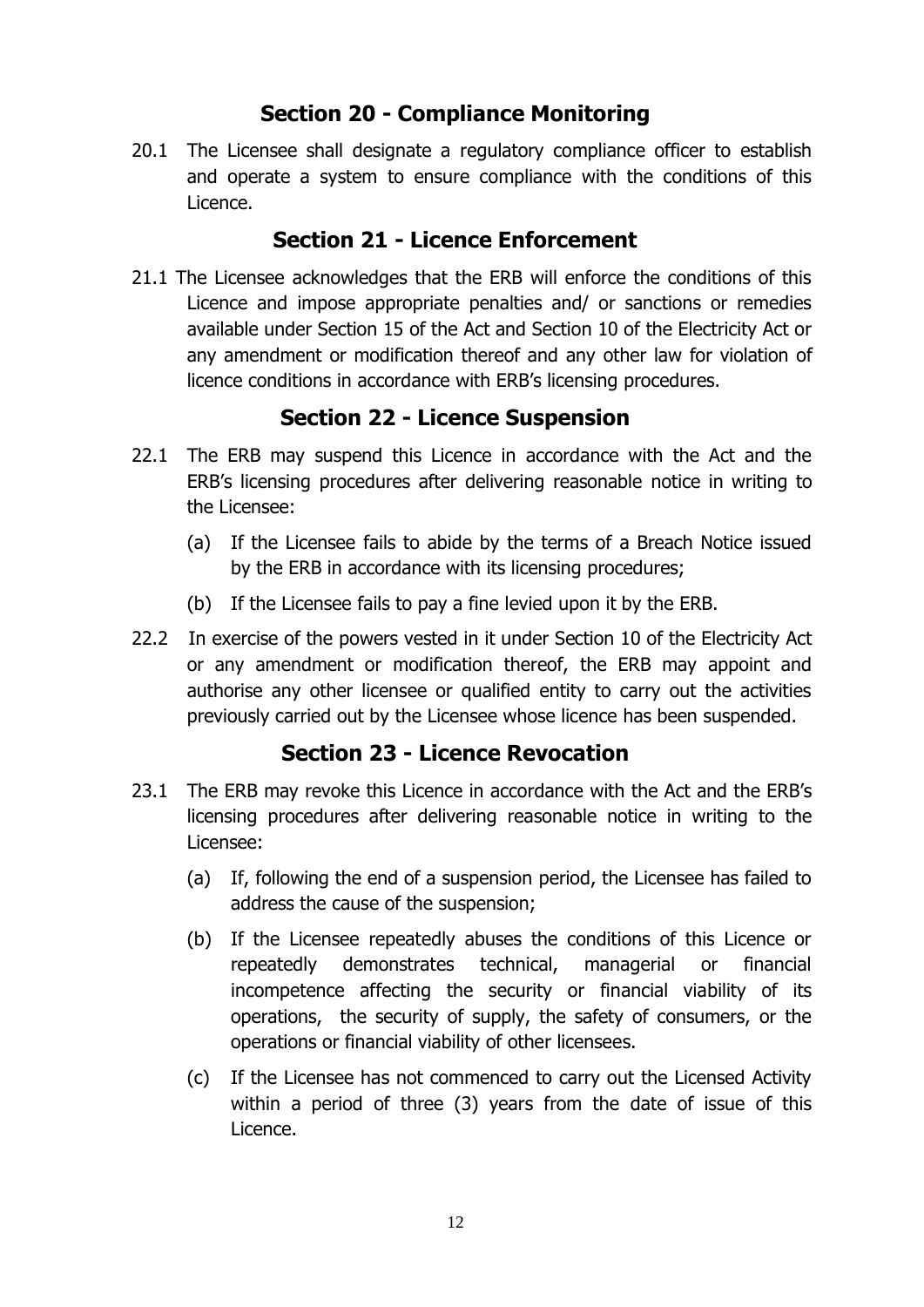- 23.2 Where the protection of the public interest requires, the ERB may appoint another licensee or qualified entity to carry out the activities previously carried out by the Licensee whose licence was revoked.
- 23.3 For the purposes of Section 13 (1) (b) of the Act or any amendment or modification thereof, but without limiting the ERB's authority to suspend or revoke this Licence for the single or repeated breach of any condition of this Licence, contravention of any of the following conditions may result in the revocation or suspension of this Licence either in whole or in relation to a specific facility:
	- (a) If the Licensee changes tariffs or any other charges without the prior approval of the ERB;
	- (b) If the Licensee enters into any contracts or agreements specified in Section 18 of this Licence without the prior approval of the ERB;
	- (c) If the Licensee lessens supply to or withholds service from its customers except as may be provided for under the terms of a supply agreement or restricts access to its facilities by other licensees in violation of the Grid Code and open access rules;
	- (d) If the Licensee fails to comply with the ERB's procedures for determining tariffs in such a manner that causes or may be likely to cause a material adverse impact on customers.

#### **Section 24 - Operational and Compliance Audits**

- <span id="page-15-0"></span>24.1 The Licensee shall undertake audits of its operations and its compliance with the conditions of this Licence, as well as the Grid Code and other regulations, rules, codes and standards prescribed or approved by the ERB.
- 24.2 With reference to Section 24.1 above, compliance audits shall be conducted at least annually by the Licensee, and at least once every three (3) years by an independent auditor or other expert appointed by the Licensee.
- 24.3 The resulting reports on the operational and compliance audits shall be made available to the ERB immediately upon completion of the audits.
- 24.4 Nothing in this Section precludes the ERB from conducting its own compliance, operational or other auditing or monitoring activities.

#### **Section 25 - Access to Premises**

- <span id="page-15-1"></span>25.1 The ERB and its authorised agents shall have the right of access to inspect the Licensee's premises, equipment and documents, and the Licensee shall render necessary assistance in the course of inspection of the Licensed Activity in accordance with the provisions of the Act or any other rules as may be prescribed by the ERB.
- 25.2 Upon the complaint of any third party or upon its own motion, the ERB may initiate an investigation of the Licensee's business practices with respect to the Licensed Activity.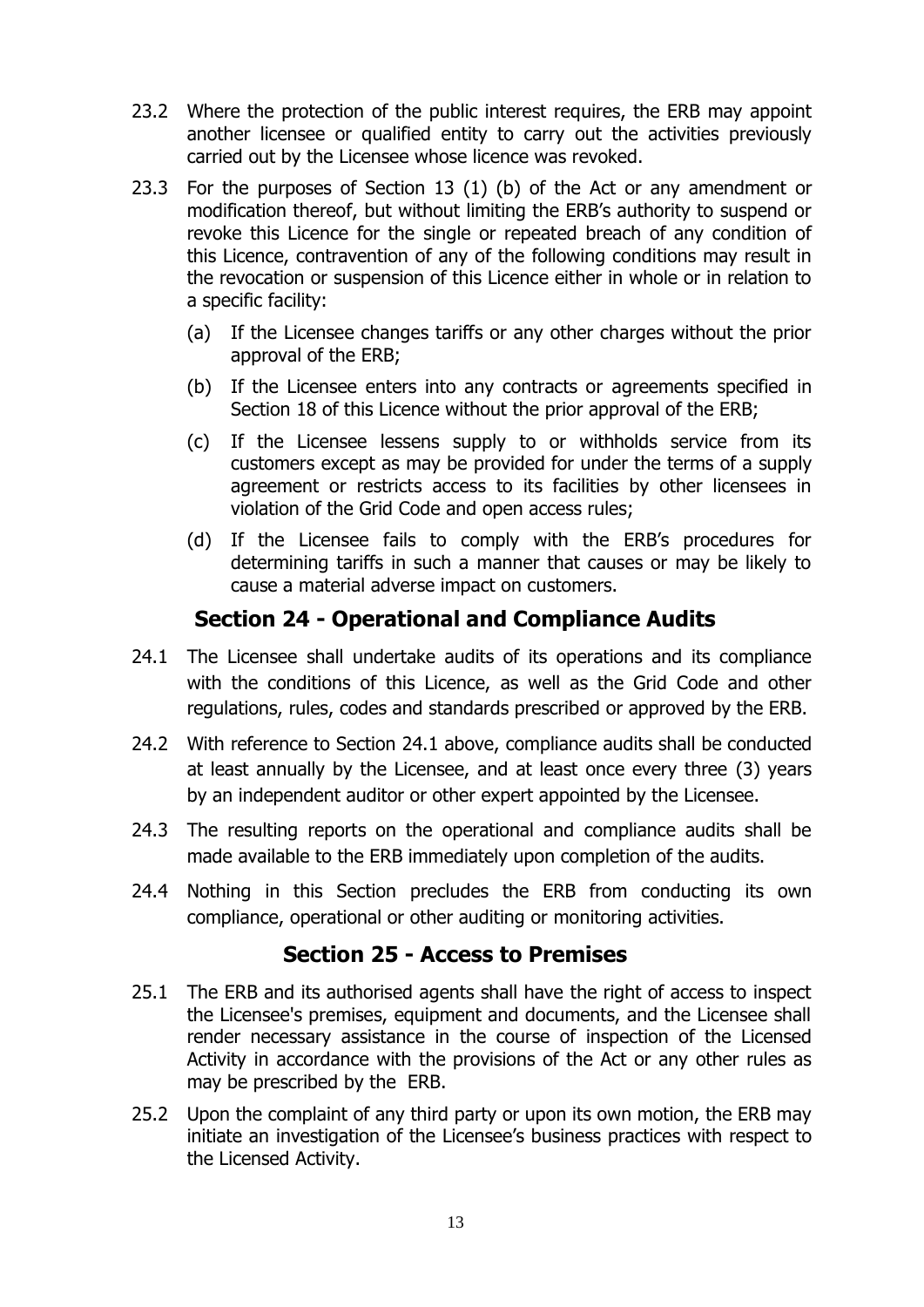# **Section 26 - Tariffs**

- <span id="page-16-0"></span>26.1 Whenever the Licensee wishes to change tariffs or any other charges, the Licensee shall apply to the ERB for approval of such a change in accordance with procedures and rules prescribed by the ERB.
- 26.2 In its application referred to in Section 26.1, the Licensee shall submit to the ERB the proposed method of calculating its proposed tariffs and other charges, and it shall provide to the ERB any other information as the ERB may require in its consideration of the Licensee's application in the format as may be specified by the ERB.
- 26.3 The Licensee shall not change tariffs or any other charges for any commodity or product or service to be provided or penalty imposed in the course of the Licensed Activity without the prior approval of the ERB.

#### **Section 27 - Tariff Disclosure**

<span id="page-16-1"></span>27.1 The Licensee shall submit to the ERB and shall print and keep on conspicuous display for public inspection schedules showing all tariffs and other charges and consumer classifications which are in force at any time for any service, product or commodity provided or to be provided by the Licensee.

#### **Section 28 - Service of Documents, Notices, etc**

<span id="page-16-2"></span>28.1 Any notice, document, data or assembled information required to be submitted to the ERB by or under the conditions of this Licence shall be provided in writing and delivered to the Office of the Executive Director of the ERB. Such notice, documents, data or assembled information may be transmitted by the date due by facsimile or other electronic transmission, as may advised to be acceptable by the ERB, with the physical form delivered to the ERB as soon as is reasonably practical.

# **Section 29 - Health and Safety**

- <span id="page-16-3"></span>29.1 The Licensee shall establish and maintain appropriate systems in accordance with prescribed safety regulations and standards to ensure the safety of the public from personal injury or damage to property during the course of performing the Licensed Activity.
- 29.2 The Licensee shall report accidents in accordance with Section 28 of the Electricity Act and any prescribed regulations. Accidents of a serious nature (such as loss of life or serious personal injury) shall be immediately reported to the ERB, and a comprehensive written report shall be submitted thereafter to the ERB within 7 days of the occurrence.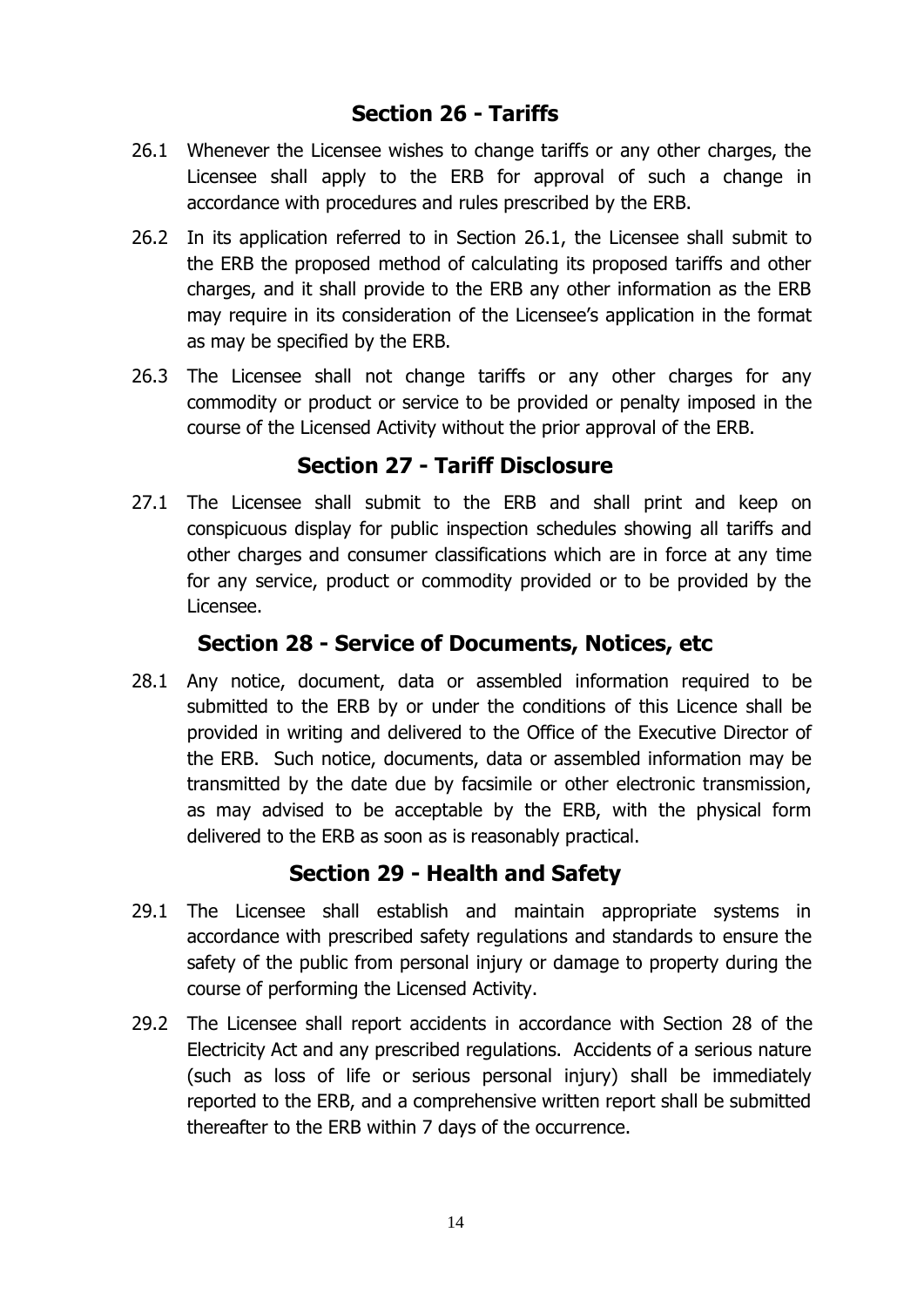#### **Section 30 - Severance**

<span id="page-17-0"></span>12.1 Should any provision of the conditions of this Licence cease to be effective, that provision shall be deleted from the conditions and the remaining provisions shall continue in full force and effect.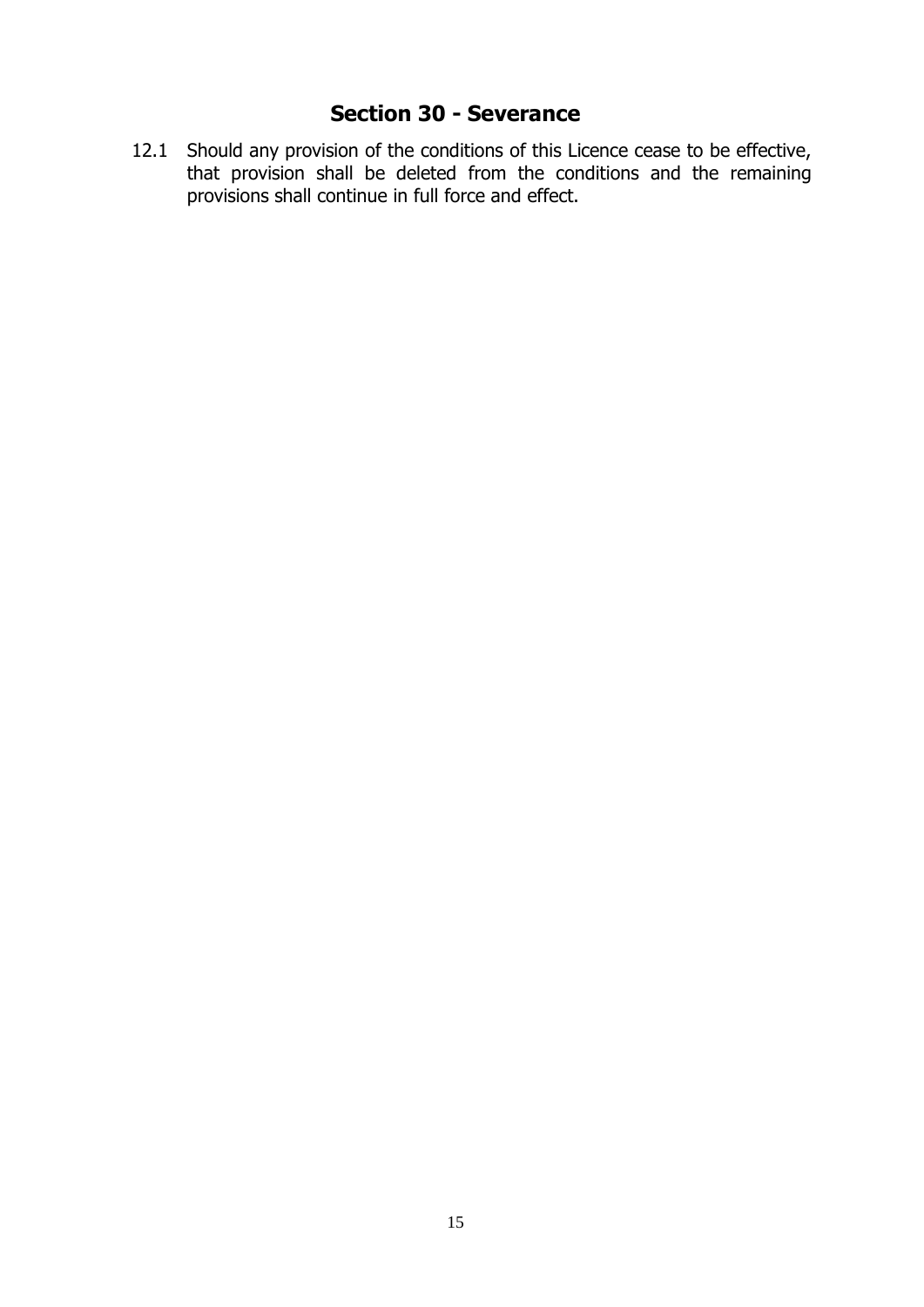# **CHAPTER TWO**

# <span id="page-18-1"></span><span id="page-18-0"></span>**SPECIFIC CONDITIONS OF THE GENERATION LICENCE**

# **Section 1 - Scope of the Licensed Activity**

- <span id="page-18-2"></span>1.1 The Licensee shall operate generation and related facilities in accordance with the Act in compliance with applicable regulations, codes, and standards prescribed or approved by the ERB or other Government Agencies from time to time.
- 1.2 Except for causes beyond the control of the Licensee, the Licensee shall not lessen or discontinue the supply of electricity to any consumer except as may be provided for in the supply contract and unless the consumer has failed to pay charges lawfully due or has otherwise failed to comply with the conditions of supply in the supply contract.
- 1.3 In case the Licensee increases the installed capacity of its existing generating plants, it shall notify the ERB and request an amendment to Schedule I of this Licence.
- 1.4 The Licensee shall consult with the ERB and other relevant Government Agencies with respect to the location and construction of common carriers, facilities, plant or installations to be used for the purposes of the Licensed Activity.
- 1.5 The Licensee shall carry out construction and maintenance works in accordance with the Electricity Act.

# **Section 2 - Obligations for Central Dispatch**

- <span id="page-18-3"></span>2.1 At such time and in such manner as may be required by the System Operator, the Licensee shall provide the System Operator with the information it requires, in accordance with the Grid Code, to operate the Transmission System in a manner that ensures quality and reliable electricity to consumers, including information about the following;
	- (a) The state of availability of each generating block in the Licensee's generating stations; and
	- (b) The current operating capacity and likely output of each generating block.
- 2.2 The Licensee shall submit balanced generating and load schedules to the System Operator to ensure a complete dispatch schedule for the Licensee's generation in accordance with the Grid Code. The Licensee shall:
	- (a) In this notification, specify the particular generating stations which will produce electricity to allow the System Operator to schedule and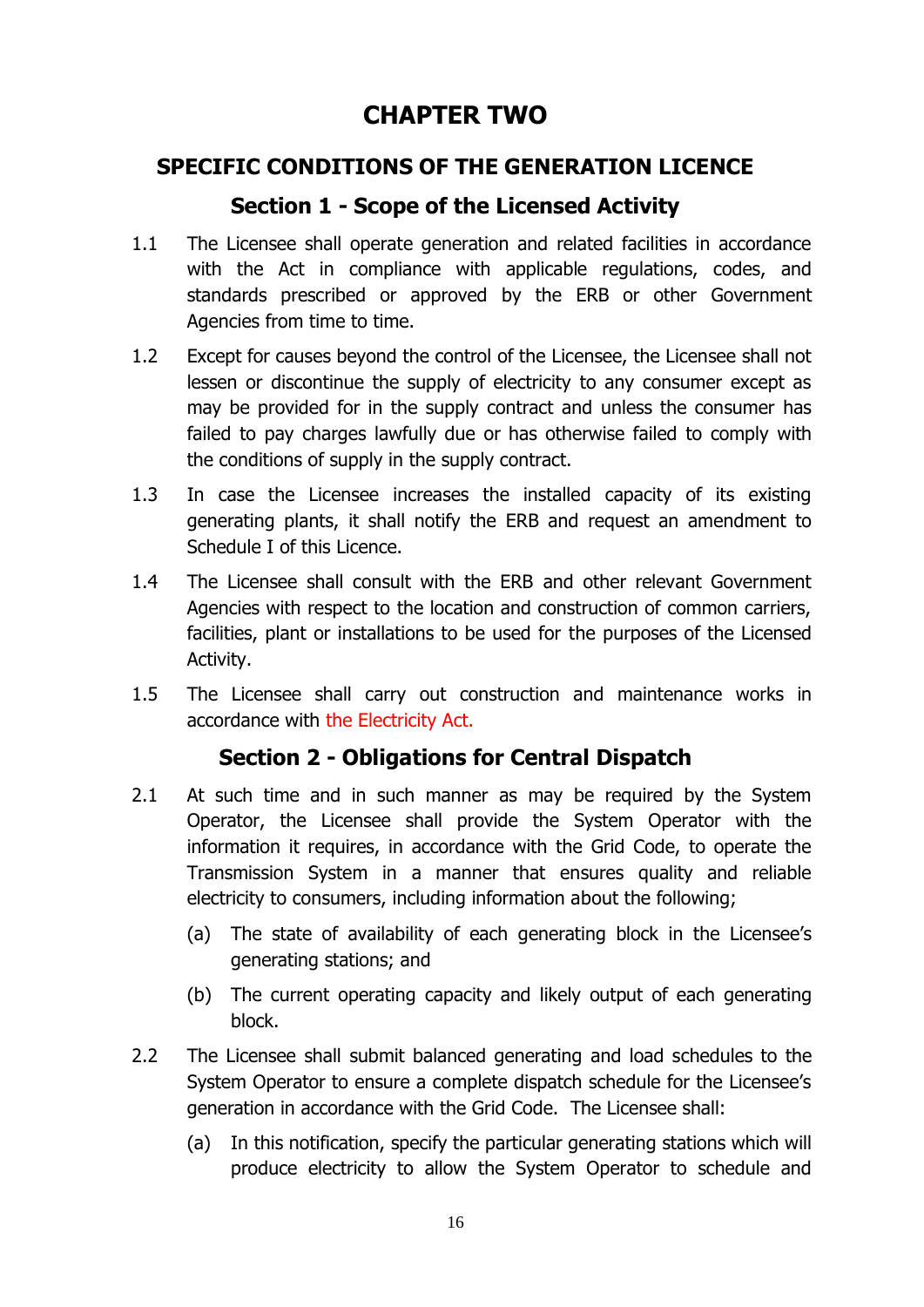dispatch electricity to be generated for delivery either to the appropriate point of entry to a transmission system or a distribution system or to the Licensee's customers; and

- (b) Dispatch its generation as instructed by the System Operator and in accordance with the Grid Code unless prevented from doing so by circumstances beyond its control.
- 2.3 The Licensee shall provide to the System Operator all technical documents and submit reports and information that may be needed for dispatch purposes as specified in the Grid Code.
- 2.4 The Licensee shall carry out all dispatch control orders, instructions and directives of the System Operator, including for the provision of ancillary services in accordance with the Grid Code.
- 2.5 The Licensee shall perform the work of dispatch control related to all consumers connected to a Local Electricity System as may be required by the ERB or as provided for in agreements for electricity distribution and supply.
- 2.6 The Licensee shall report to the ERB all incidents that materially affect the quality or availability of supply within 24 hours of occurrence and submit to the ERB a written outage report within 7 days highlighting such factors as cause, response time and effectiveness of corrective measures.
- 2.7 The Licensee shall within 21 days of the end of each month submit to the ERB a monthly operating statement in accordance with a template provided or approved by the ERB indicating the performance of the generating station(s) during the previous month. Such a statement should include, but is not limited to, any outages, operating constraints, and any corrective measures taken, availability, peak load, units generated, amount of fuel/water used, power factors, comparisons of planned system performance against actual.

# **Section 3 - Withdrawal of Generating Capacity**

- <span id="page-19-0"></span>3.1 The Licensee shall provide to the ERB an annual plan of scheduled outages at the beginning of Licensee's financial year.
- 3.2 The licensee shall provide 24 months' notice of the intent to withdraw or reduce installed generation capacity. The Licensee shall provide the ERB with technical or economic justification of and the schedule for withdrawing or reducing such installed generation capacity. The installed generation capacity may only be withdrawn or reduced in accordance with a schedule approved by the ERB.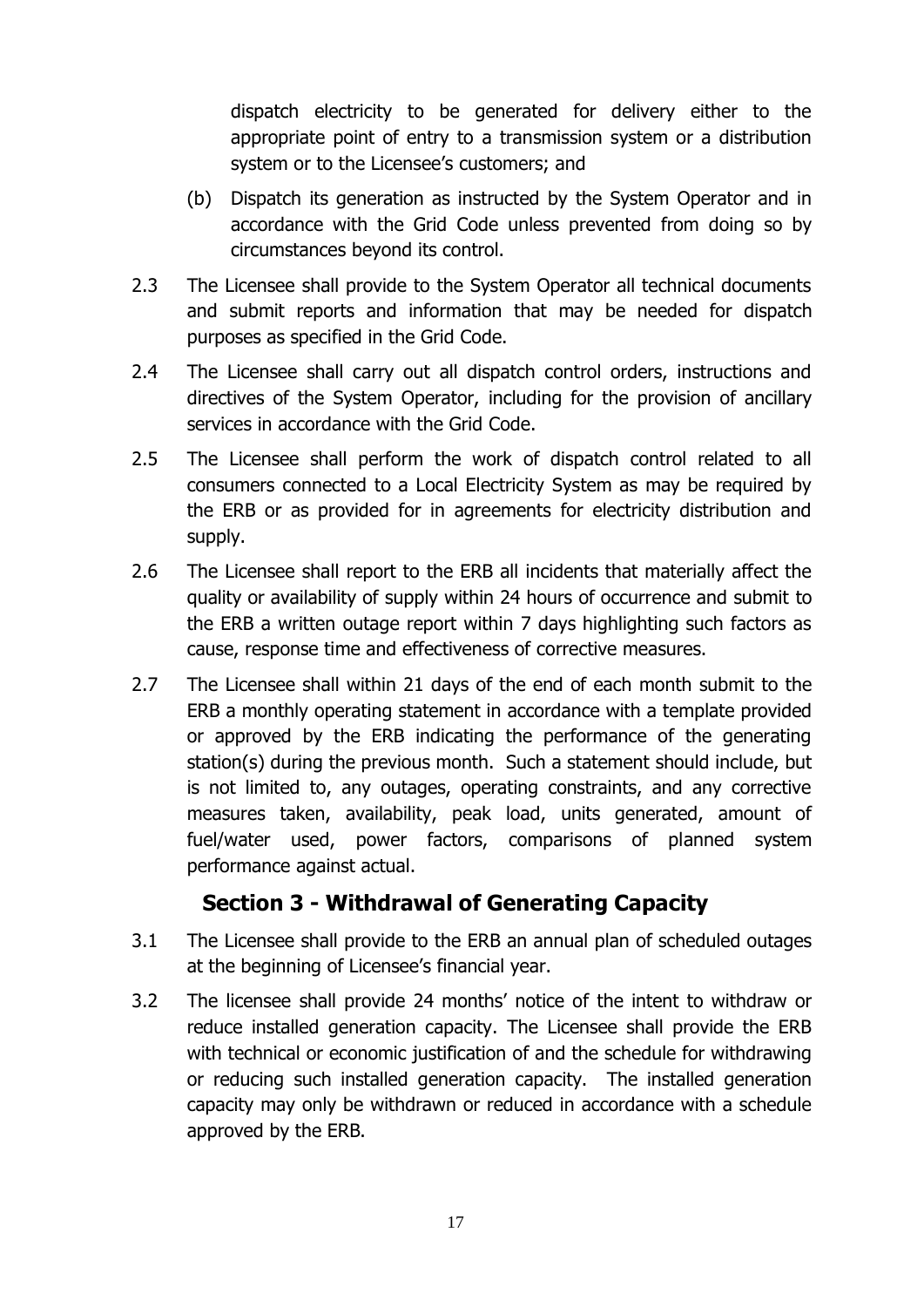3.3 The Licensee shall notify the ERB of planned outages resulting from foreseen operating conditions other than those envisaged under 3.1, which may affect the availability of generation capacity.

# <span id="page-20-0"></span>**Section 4 - Obligation to Enter into Sales Contracts & Agreements**

- 4.1 The Licensee shall enter into electricity sales contracts in accordance with the Grid Code. All electricity sales contracts, including those for the export market, shall be approved by the ERB.
- 4.2 The price at which generated electricity may be sold shall be determined in accordance with procedures prescribed by the ERB, and actual tariffs shall be subject to prior approval by the ERB.
- 4.3 The Licensee shall comply with its obligations under its electricity sales contracts and shall, upon request, provide full information relating to its contractual obligations to the ERB.
- 4.4 The Licensee shall enter into an ancillary service agreement with the System Operator in accordance with the Grid Code.
- 4.5 The Licensee shall, if necessary, enter into a distribution use-of-system and connection charging agreement with the Distribution Licensee.

# **Section 5 - Metering**

- <span id="page-20-1"></span>5.1 The Licensee shall install, maintain, and verify the accuracy of meter installations at all points of input into the electricity transmission or distribution network. Meter verification shall be undertaken in accordance with the Grid Code.
- 5.2 The electrical energy delivered into the transmission or distribution network during a period when the meter is not functioning properly shall be calculated in accordance with the rules specified in the Grid Code.
- 5.3 The Licensee shall, in respect of each meter installation referred to above, comply with all the relevant requirements of the Grid Code and any other relevant codes, rules and standards established or approved by the ERB.
- 5.4 The Licensee shall, in respect of each meter installation referred to above, provide to other Licensees all relevant information required to settle bilateral contractual agreements.

# **Section 6 – Power Quality Monitoring and Reporting**

<span id="page-20-2"></span>6.1 The licensee shall establish a Power Quality Management System (PQMS) that shall ensure that appropriate power quality information is made available through measurement, data management and statistical analysis and such power quality reports shall be submitted to the ERB quarterly and annually.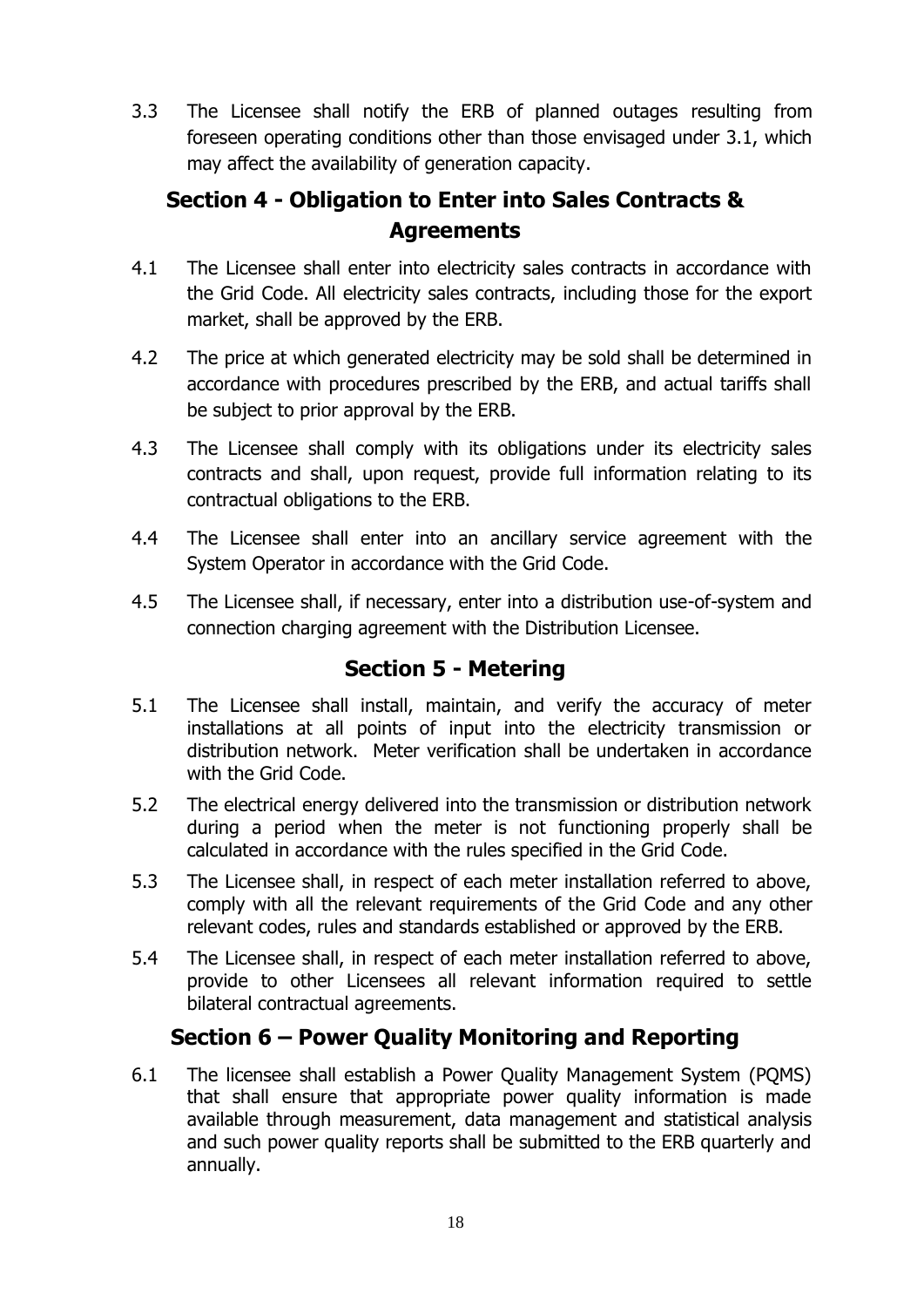- 6.2 In accordance with 6.1 above, the licensee shall therefore install power quality recorders at sufficient locations in their electrical network to adequately characterise and report the power quality performance of the system as prescribed by ZS 387, Electricity Supply - Power Quality and Reliability – Code of Practice.
- <span id="page-21-0"></span>6.3 The licensee shall comply with all Power Quality Directives (PQD) issued by the ERB.

#### **Section 7 – Integrated Long-Term System Planning**

- 7.1 The Licensee shall be obligated to perform long term planning for the development of the integrated generation and transmission system. Such plans, in the form of an Annual System Opportunity Statement as prescribed by the ERB, shall be developed in accordance with the Grid Code and any other relevant codes, rules and standards prescribed or approved by the ERB. Such plans should be of assistance to potential power system developers and authorised electricity operators in identifying areas for system development and augmentation.
- 7.2 The Licensee shall produce such plans on a half yearly basis. The plans shall be reviewed by the ERB and published for comments from other Licensees and interested parties. Final plans shall be made publicly available.
- 7.3 The forward time horizon for such plans shall be no less than 15 years.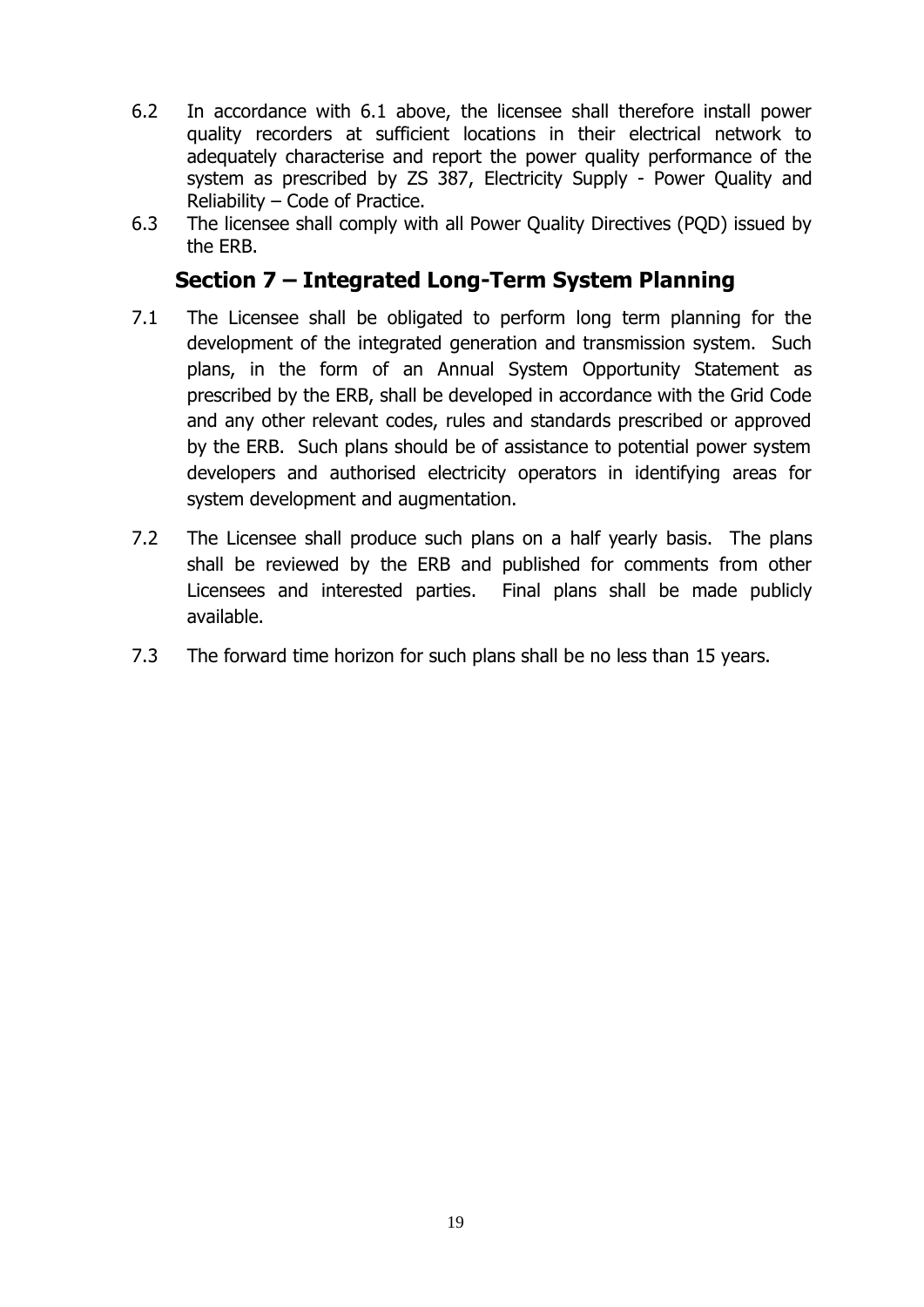# **CHAPTER THREE**

# <span id="page-22-1"></span><span id="page-22-0"></span>**CONDITIONS SPECIFIC TO [LICENSEE NAME]'S GENERATION LICENCE**

#### **Section 1 – Licensee's Generation Facilities**

<span id="page-22-2"></span>1.1 The Licensee's individual generation facilities shall be as specified in Schedule I.

# <span id="page-22-3"></span>**Section 2 – Other Conditions Specific to [Licensee Name]'s Generation Licence**

- 2.1 Prior to entering into any financing, joint development, joint venture or other such agreements related thereto, the Licensee shall report to the ERB for review in accordance with the ERB's Licensing procedures:
	- 2.1.1 Planned changes to the capacity of the Licensee's existing generation facilities, and
	- 2.1.2 The planned acquisition of new generation capacity by the Licensee, as either direct or participating owner or principal purchaser of the output thereof.
- 2.2 The Licensee shall comply with any agreed Key Performance Indicators (KPIs) related to licensed activity that may be specified from time to time in a performance monitoring framework approved by the ERB.
- 2.3 The Licensee shall within three (03) months of the end of its financial year complete and submit to the ERB the Corporate Governance Questionnaire in Schedule II.
- 2.4 …………………………………………………
- 2.5 …………………………………………………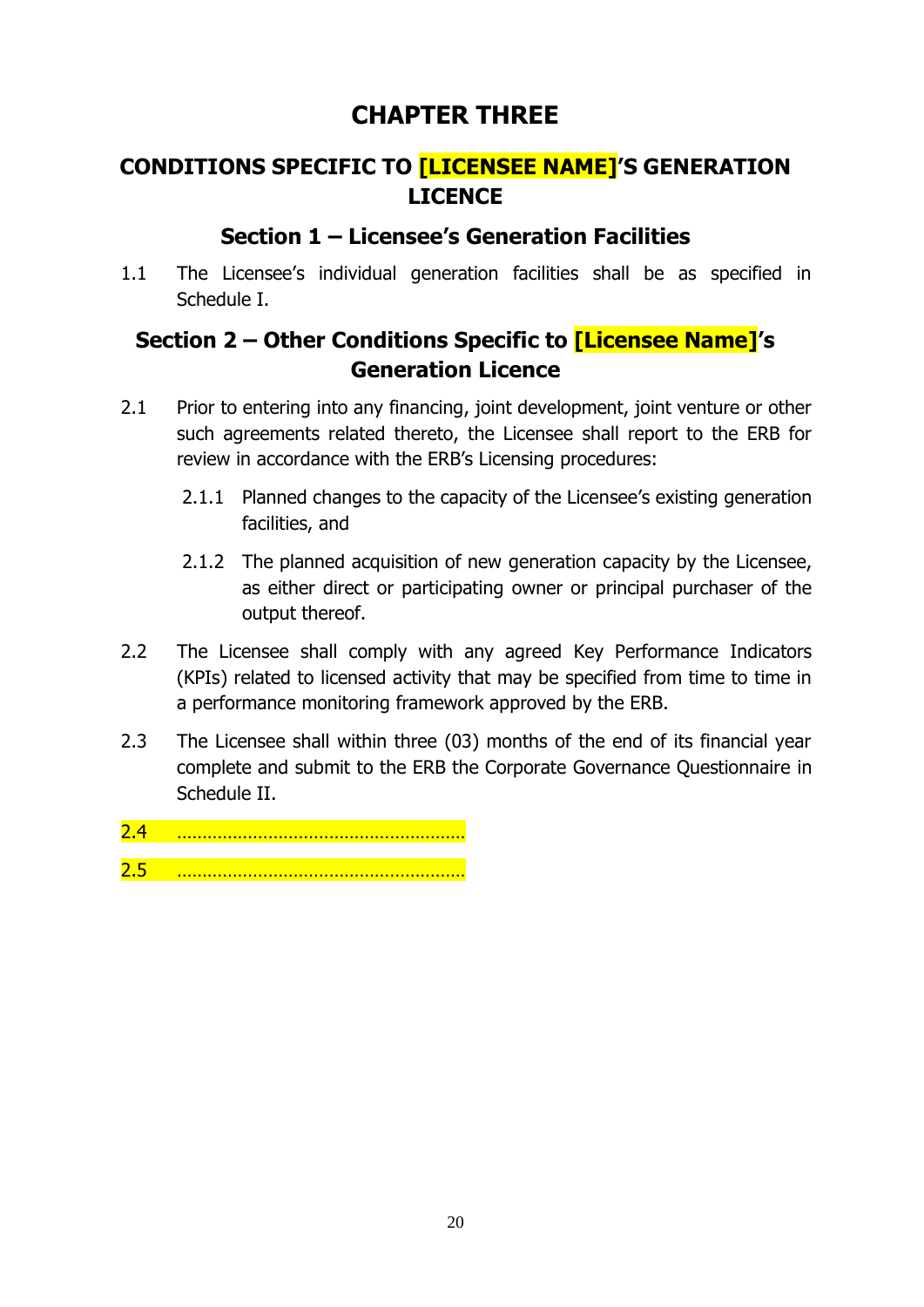# **SCHEDULE I**

#### <span id="page-23-0"></span>**DETAILS FOR THE POWER STATION OWNED OR OPERATED BY THE LICENSEE**

- **1. NAME:**
- **2. TYPE** (Hydro, Diesel, Thermal, etc):
- **3. FUEL:**
- **4. LOCATION**:
- **5. CAPACITY**
	- A**.** Total Installed Capacity:
	- B. Present Rated Capacity:
	- C. Reservoir/Fuel Storage Capacity (Litres):

#### **6. GENERATOR DETAILS**

| <b>No</b> | <b>Type/Make</b> | <b>Installed Capacity</b><br>(MW) | (MW) | <b>Present Ratings   Year Commissioned</b> |
|-----------|------------------|-----------------------------------|------|--------------------------------------------|
|           |                  |                                   |      |                                            |
|           |                  |                                   |      |                                            |
|           |                  |                                   |      |                                            |
|           |                  |                                   |      |                                            |

#### **7. TURBINE DETAILS**

| <b>No</b> | <b>Type/Make</b> | <b>Installed Capacity</b><br>(MW) | (MW) | <b>Present Ratings   Year Commissioned</b> |
|-----------|------------------|-----------------------------------|------|--------------------------------------------|
|           |                  |                                   |      |                                            |
|           |                  |                                   |      |                                            |
|           |                  |                                   |      |                                            |
|           |                  |                                   |      |                                            |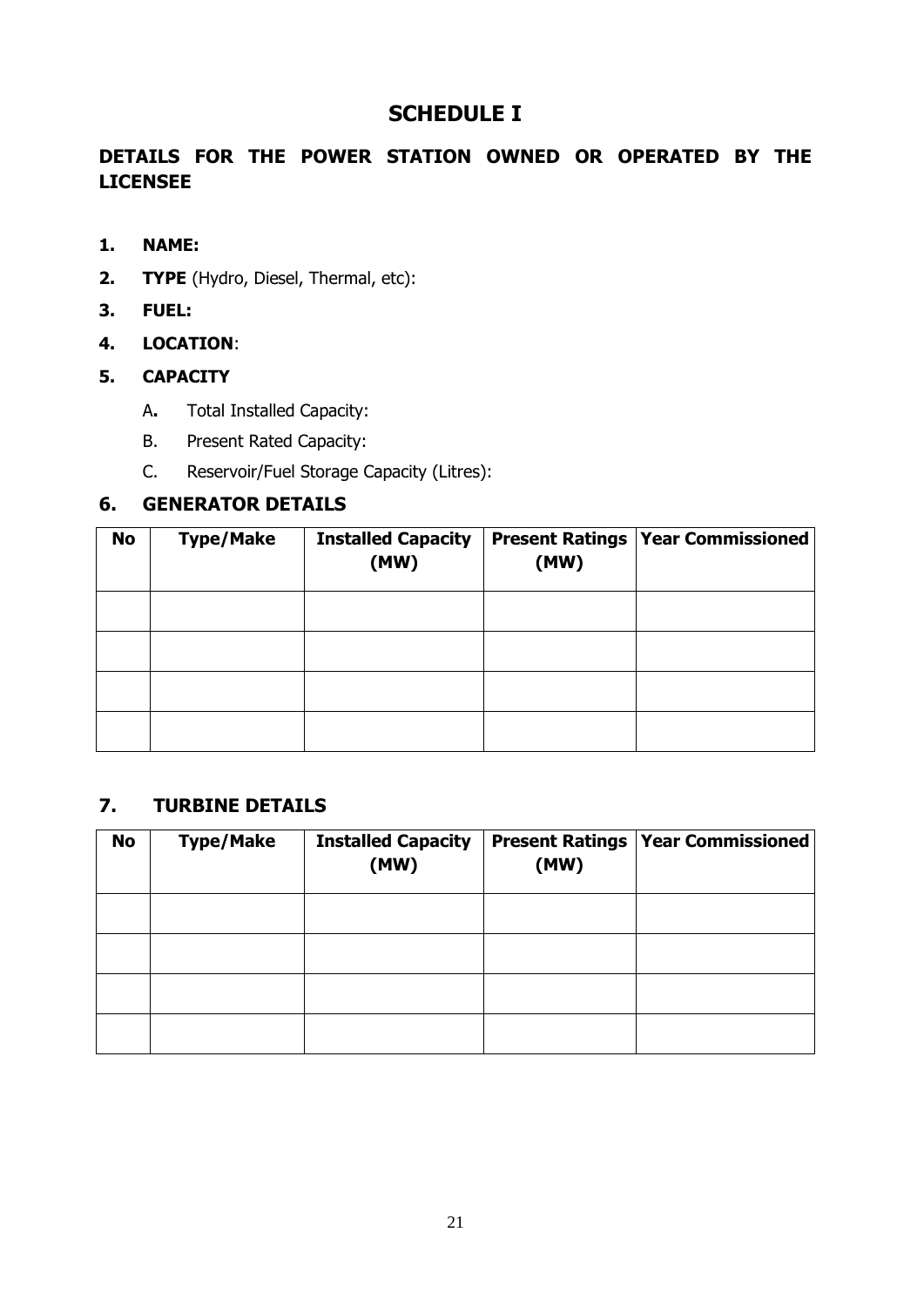#### **8. TRANSFORMER DETAILS**

| <b>No</b> | <b>Ratio</b> | <b>Present Ratings</b><br>(MVA) | <b>Year Commissioned</b> |
|-----------|--------------|---------------------------------|--------------------------|
|           |              |                                 |                          |
|           |              |                                 |                          |
|           |              |                                 |                          |
|           |              |                                 |                          |

#### **9. OVERHEAD LINE DATA**

| <b>Name</b> | <b>Conductor Type</b> | Length | <b>Tower Type</b> | Rating<br>(MVA) | <b>Voltage Level</b><br>(KV) |
|-------------|-----------------------|--------|-------------------|-----------------|------------------------------|
|             |                       |        |                   |                 |                              |
|             |                       |        |                   |                 |                              |
|             |                       |        |                   |                 |                              |
|             |                       |        |                   |                 |                              |
|             |                       |        |                   |                 |                              |

#### **10. AUXILLARY EQUIPMENT**

| <b>NAME/MAKE</b> | <b>NOMINAL</b><br><b>VOLTAGE</b><br>(KV) | <b>RATING</b><br>(KW/MVA) | <b>YEAR COMMISSIONED</b> |
|------------------|------------------------------------------|---------------------------|--------------------------|
|                  |                                          |                           |                          |
|                  |                                          |                           |                          |
|                  |                                          |                           |                          |
|                  |                                          |                           |                          |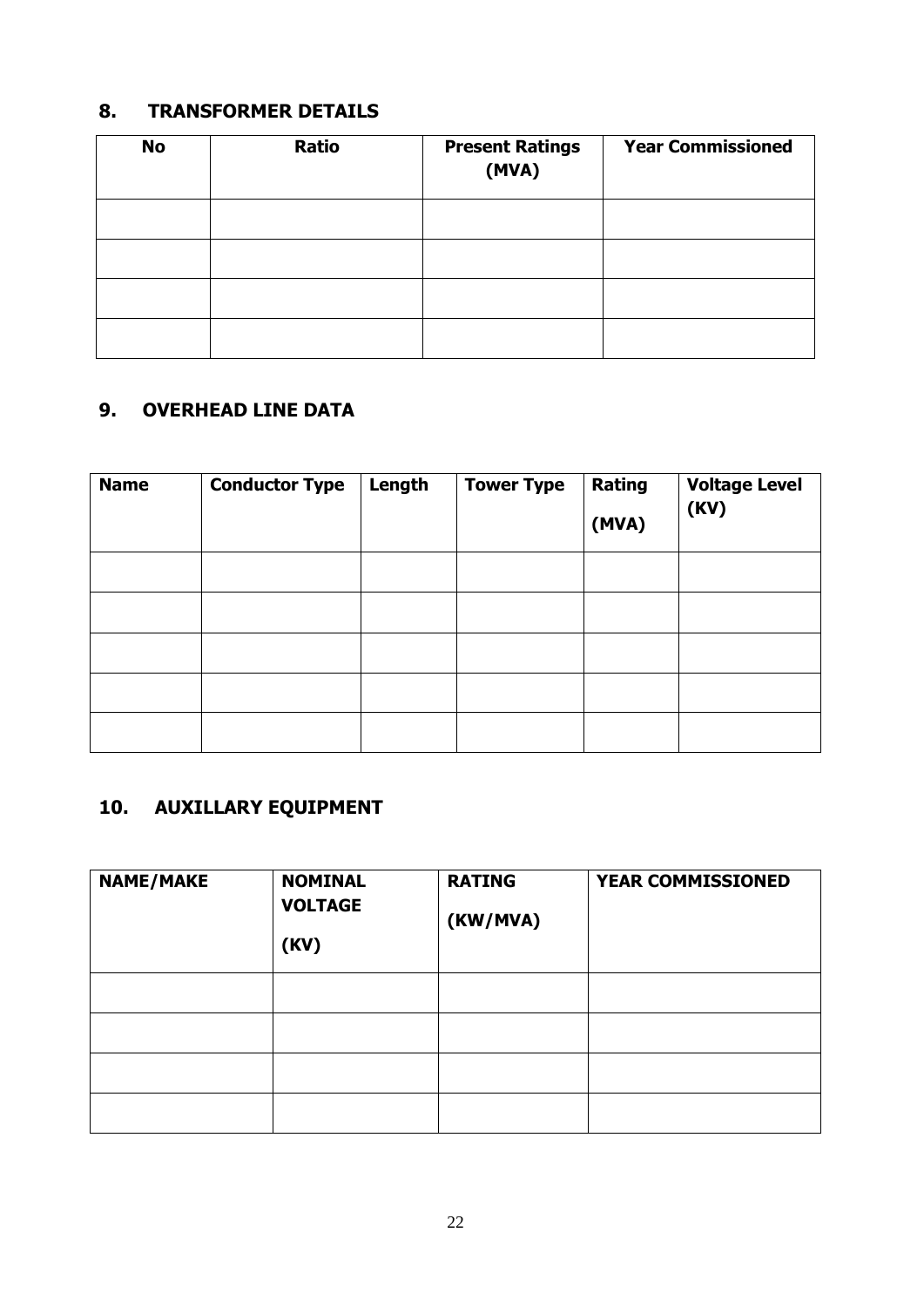- **11. FLOW CHART (to be attached)**
- **12. ELECTRICAL DRAWING (to be attached)**
- **13. DETAILED GEOGRAPHICAL LOCATION (to be attached)**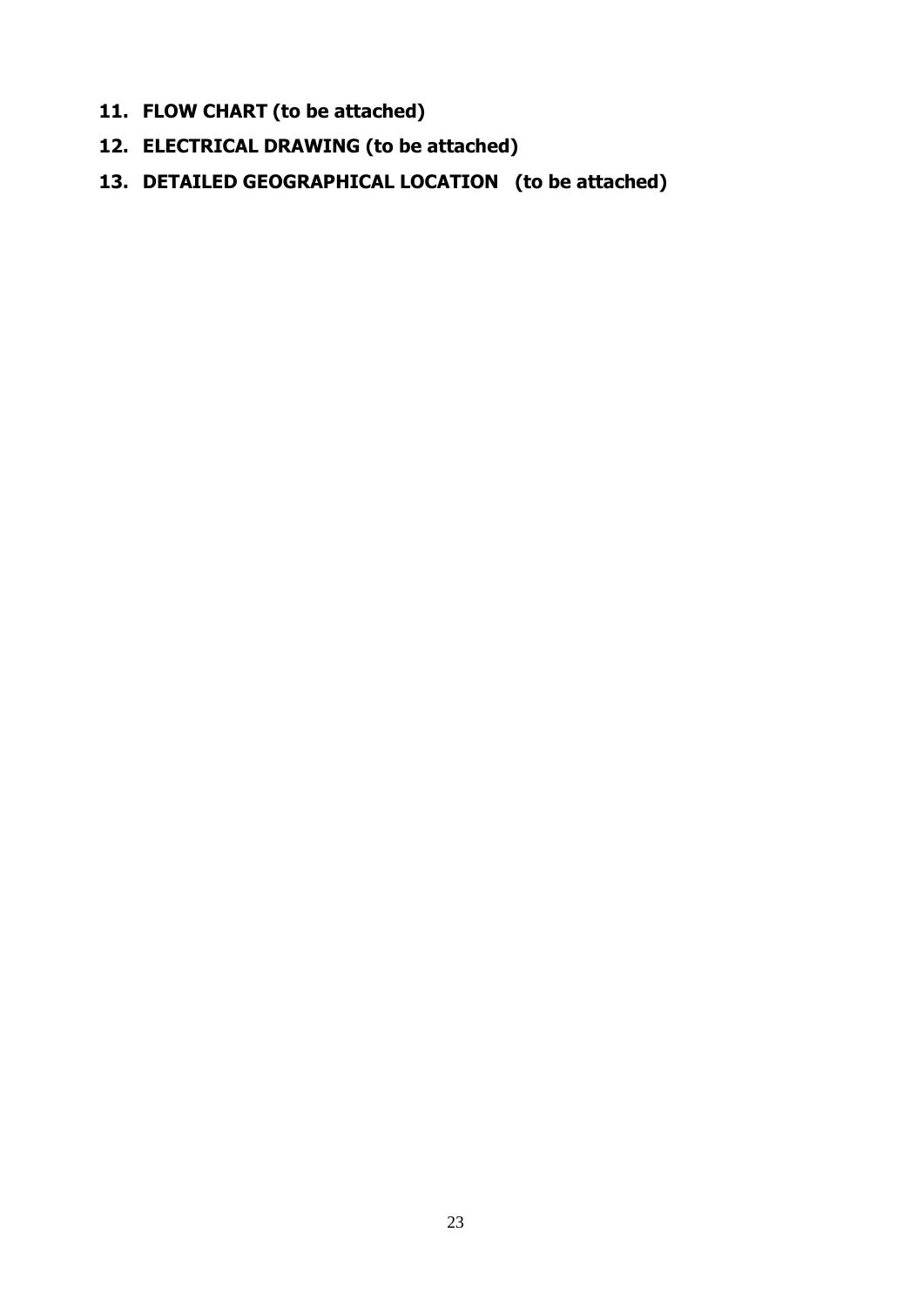# **SCHEDULE II**

#### <span id="page-26-0"></span>**QUESTIONNAIRE ON CORPORATE GOVERNANCE PRACTICES AND AUDIT-RELATED PRACTICES**

- 1 The Board of Directors is composed of how many members?
- 2 How many Board Members are employees of the Company and how many are not employees of the Company?
- 3 Provide summaries of the persons who were Board Members during the period in respect of which you are reporting.
- 4 What is the average tenure of the current Board Members?
- 5 Does the Board have a formal performance evaluation appraisal System?
	- a. If so explain how it is implemented and whether the Board Chairperson, each Member and each Board Committee's performance was evaluated during the period under review.
	- b. If not explain why, and indicate when such formal performance evaluation system will be implemented.
- 6 Are Board Members, Company senior managers, staff or employees prohibited from doing business with the Company?
	- a. If Board Members, Company Senior Managers , staff or employees are allowed to do business with the company explain why this is so and what measures are being taken to stop the practice.
	- b. Are Board Members, Company Senior Manager, Staff or employees required to report business activities conducted with the Company by themselves or their relatives?
	- c. What is the Company policy on disclosing related party transactions, and in what document are these transactions recorded?
	- d. Does the Company maintain a Register of Board Members and Senior Managers' interests?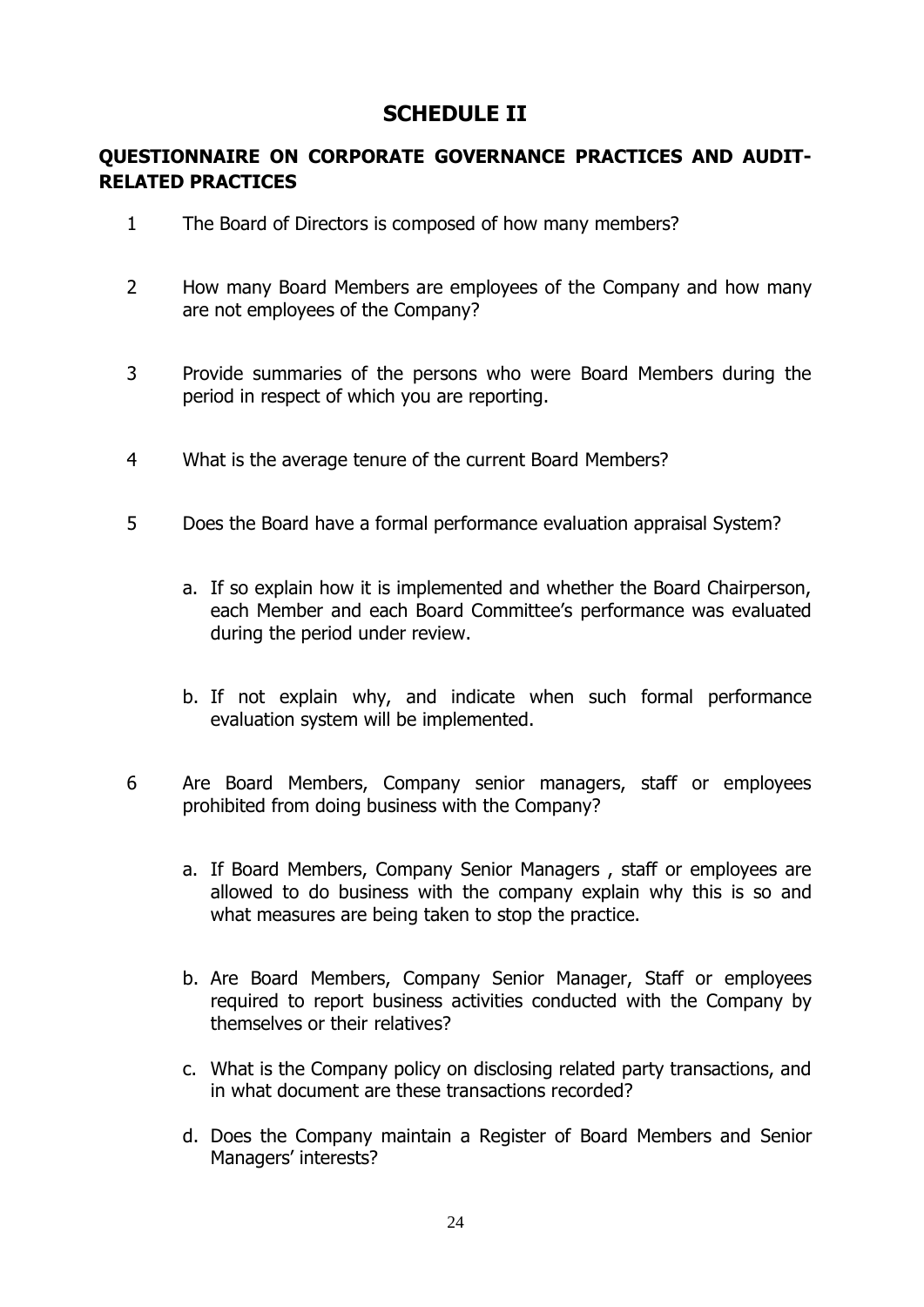- 7 Does the Company have a conflict of Interest Policy, Code of Conduct/ Ethics Policy which applies to Board Members, Senior Management, Staff and Employees of the Company?
	- a. If so provide copies, if not explain when such policies will be introduced?
- 8 Does the Board have Committees? If so provide the list of committees, their Terms of Reference and composition.
	- a. Were the Committees composed solely of Board Members.
	- b. or were there any out siders incorporated into such Committees, if so provide the details of such out-siders and the Committees on which they served.
- 9 If the Board has an Audit Committee, or a Committee responsible for financial and risk oversight, did such a committee:
	- a. recommend approval of the Company Budget to the Board?
	- b. recommend adoption and approval of audited financial statements.
	- c. privately meet with external auditors (without Management)?
- 10 Who is responsible for appointing external auditors?
- 11 Who are the Company's External Auditors and for how long have they been performing this external audit function for the Company?
- 12 Has the Company received any qualified opinion on its financial statements from the external auditors? If so provide a copy.
- 13 Did the Board set and agree any performance targets with the Chief Executive Officer (CEO)?
	- (a) If so, was the CEO's performance evaluated against the set targets, and by whom?
	- (b) If no performance targets were set for the CEO, explain why not and indicate when performance targets will be set for the CEO.